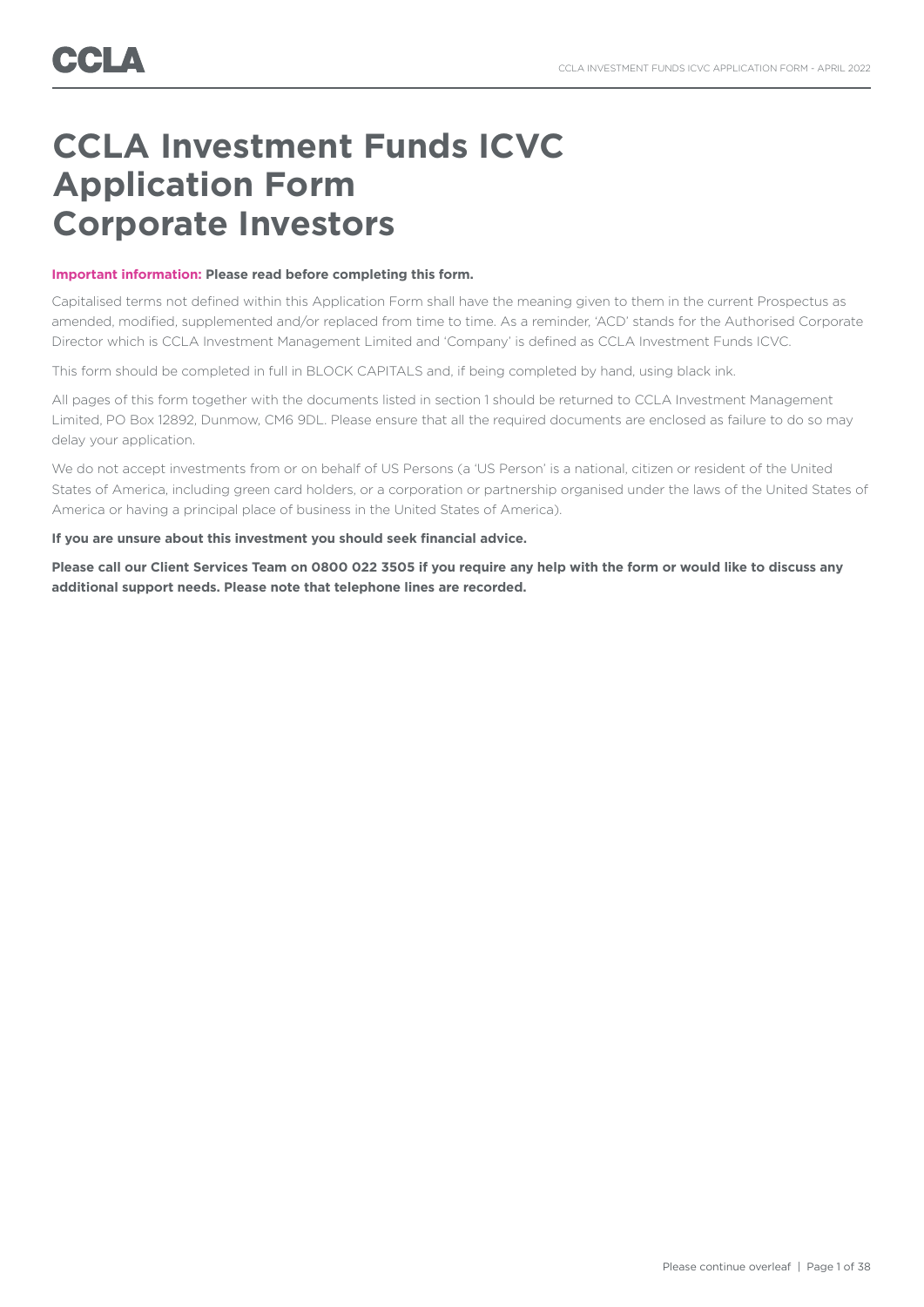## **Section 1: Investor Details**

### **How we use your information**

For the purposes of the General Data Protection Regulation 2016, the data controller in relation to any personal data you supply is the ACD. Information you supply may be processed for the purposes of investment administration by any company within the CCLA group, by third parties who provide services to the ACD, and such processing may include the transfer of data out of the European Economic Area.

We would like to send you information about our financial and investment products and services, or those of our selected third parties, that we think will be of interest to you. We will contact you by post, telephone and email for this purpose.

Please tick this box if you wish to receive this information

### **1.1 About the Investor**

Understanding the legal form of your organisation will assist in ensuring that appropriate information to open your account is provided at the earliest opportunity, helping to prevent delays in the completion of your application.

**Registered holders must have a legal personality. If your organisation is an unincorporated organisation, the account will be registered in the names of the trustees, partners or other representatives of the organisation.**

#### **Please indicate which organisation type is investing below:**

| <b>Financial services firm</b><br>▶ Complete section 1a                                                                | Other corporate customers and partnerships<br>▶ Complete section 1b |  |
|------------------------------------------------------------------------------------------------------------------------|---------------------------------------------------------------------|--|
| UK/EU/EEA regulated company                                                                                            | Listed public company                                               |  |
| Non UK/EU/EEA regulated company                                                                                        | Lawyers/accountants                                                 |  |
| Nominee (owned by regulated parent)                                                                                    | Private company (including limited liability partnership)           |  |
| Nominee (owned by an unregulated parent)                                                                               | Partnership                                                         |  |
| UK/EU/EEA distributor                                                                                                  |                                                                     |  |
| Non UK/EU/EEA distributor                                                                                              |                                                                     |  |
| Public sector bodies, governments, and supernationals<br>▶ Complete section 1c<br>Public sector bodies/local authority | <b>Other trusts</b><br>▶ Complete section 1d<br>Trust               |  |
| <b>Charities and church bodies</b><br>▶ Complete section 1e                                                            | <b>Clubs and societies</b><br>▶ Complete section 1f                 |  |
| Incorporated registered charity                                                                                        | Club/society                                                        |  |
| Unincorporated registered charity                                                                                      |                                                                     |  |
| UK churches and place of worship                                                                                       |                                                                     |  |
| Parochial church councils                                                                                              |                                                                     |  |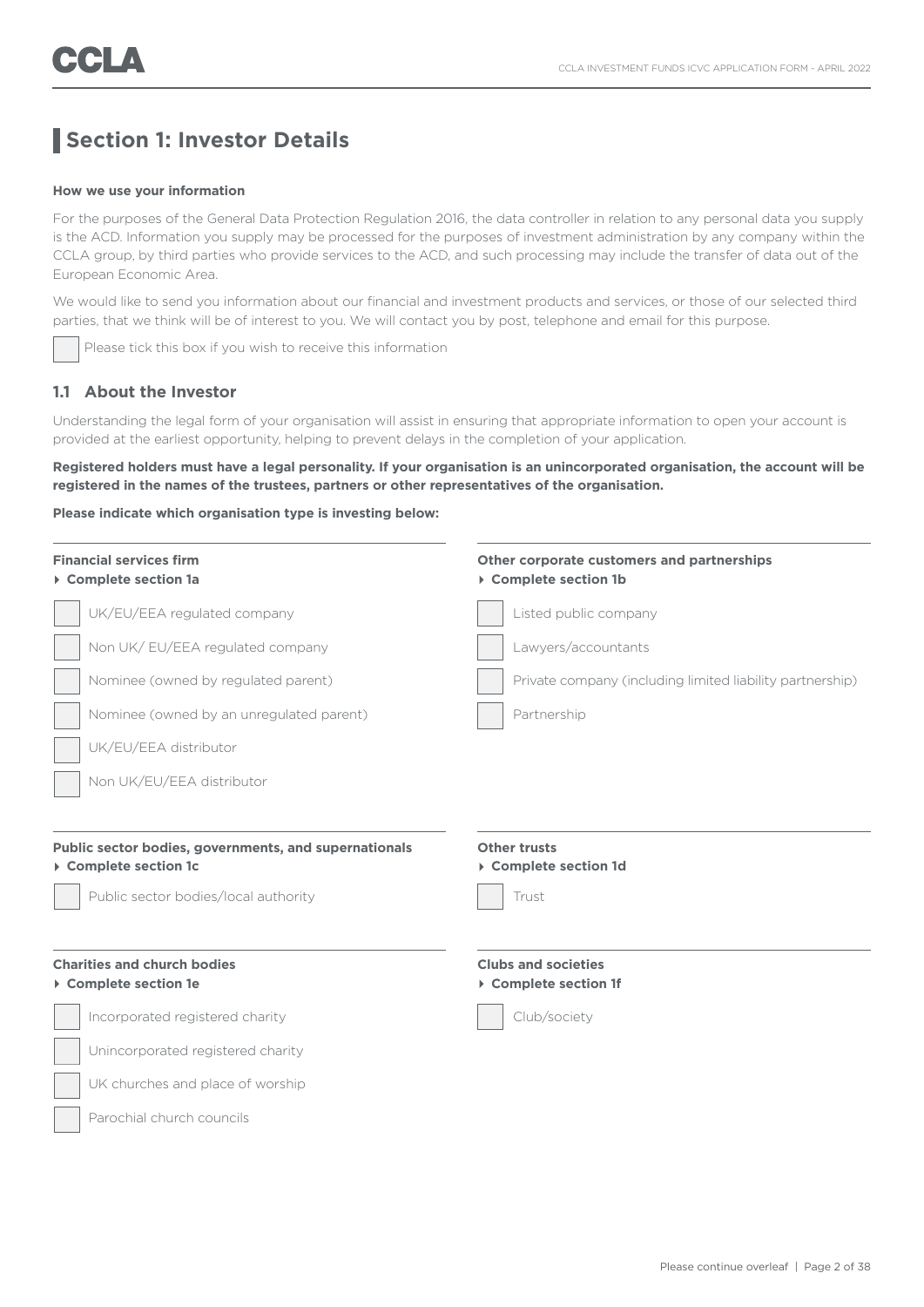### **1a Financial Services Firm**

### **1a.1 Investor information**

Name of firm

Company registration number

Registered address

Postcode

Correspondent name

Correspondence address (if different)

Postcode

Email address for correspondence

Telephone

Account designation if required (max 15 characters)

Name of regulatory body

Location of regulatory body

Regulatory body reference number

### **1a.2 Parent company information**

Name of parent company

Name of parent company regulatory body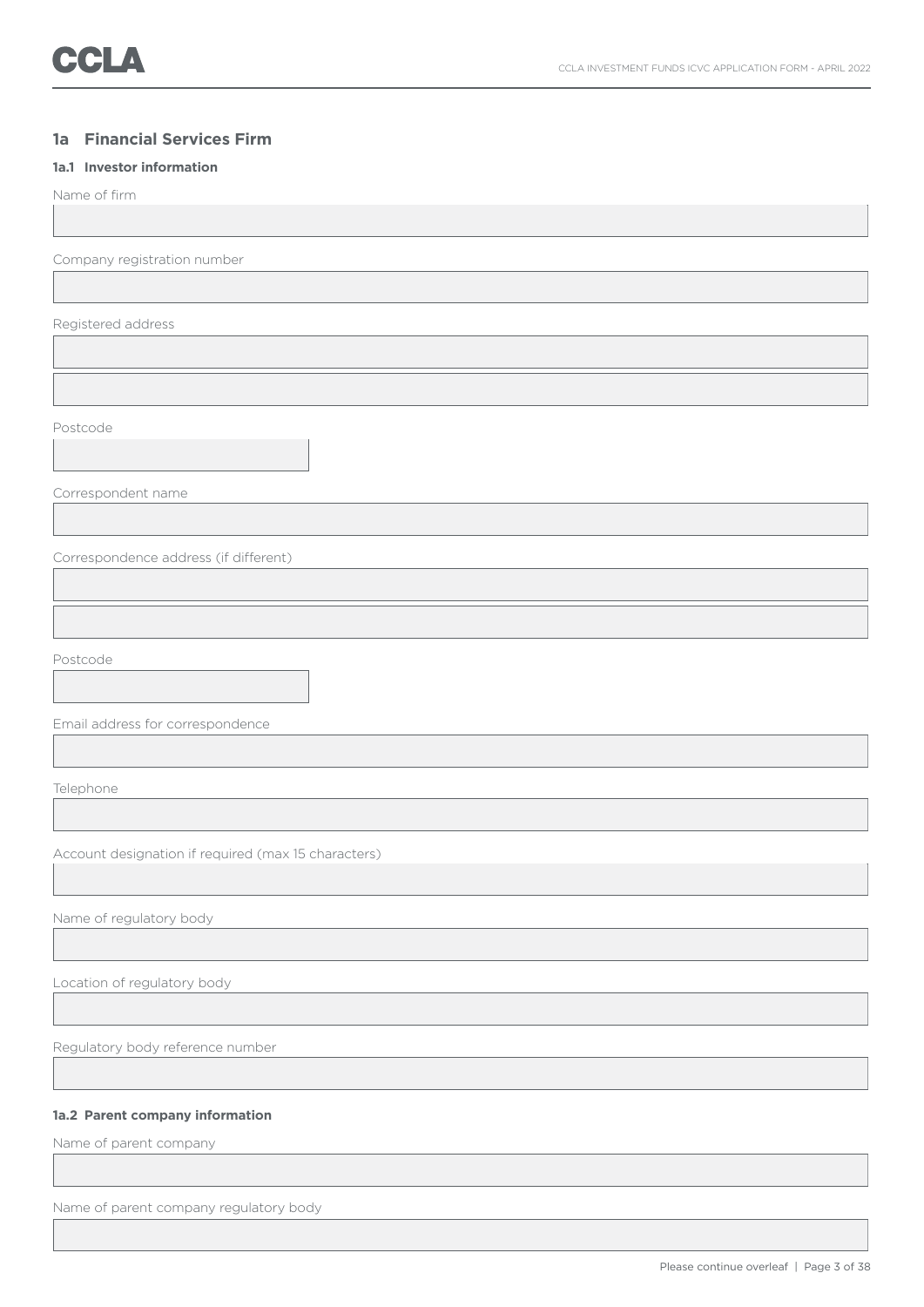Location of parent company regulatory body

Parent company regulatory body reference number

### **1a.3 Shareholder information (individuals or entities who own or control over 25% of the shares or voting rights)**

| Name         | Date of birth (If applicable) |
|--------------|-------------------------------|
|              |                               |
| Home address |                               |
|              |                               |
|              |                               |
| Postcode     |                               |
| Name         | Date of birth (If applicable) |
| Home address |                               |
|              |                               |
| Postcode     |                               |
| Name         | Date of birth (If applicable) |
| Home address |                               |
|              |                               |
| Postcode     |                               |
| Name         | Date of birth (If applicable) |
| Home address |                               |
|              |                               |
| Postcode     |                               |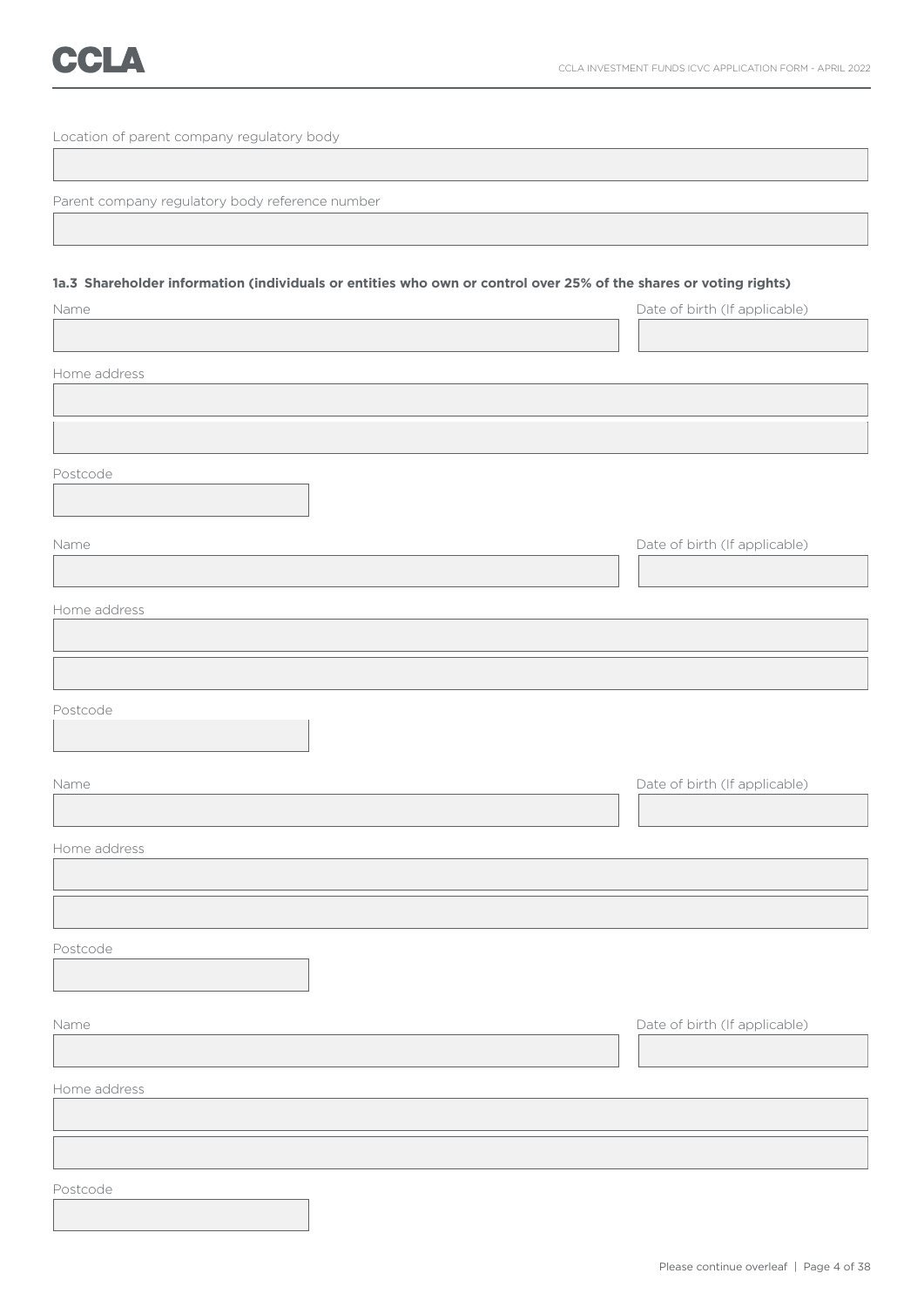### **1a.4 Other persons of significant control (individuals or entities who otherwise exercise control of the company)**

| Name         | Date of birth (If applicable) |
|--------------|-------------------------------|
|              |                               |
| Home address |                               |
|              |                               |
|              |                               |
| Postcode     |                               |
|              |                               |
| Name         | Date of birth (If applicable) |
|              |                               |
| Home address |                               |
|              |                               |
|              |                               |
| Postcode     |                               |
|              |                               |
| Name         | Date of birth (If applicable) |
|              |                               |
| Home address |                               |
|              |                               |
|              |                               |
| Postcode     |                               |
|              |                               |
|              |                               |
| Name         | Date of birth (If applicable) |
| Home address |                               |
|              |                               |
|              |                               |
| Postcode     |                               |
|              |                               |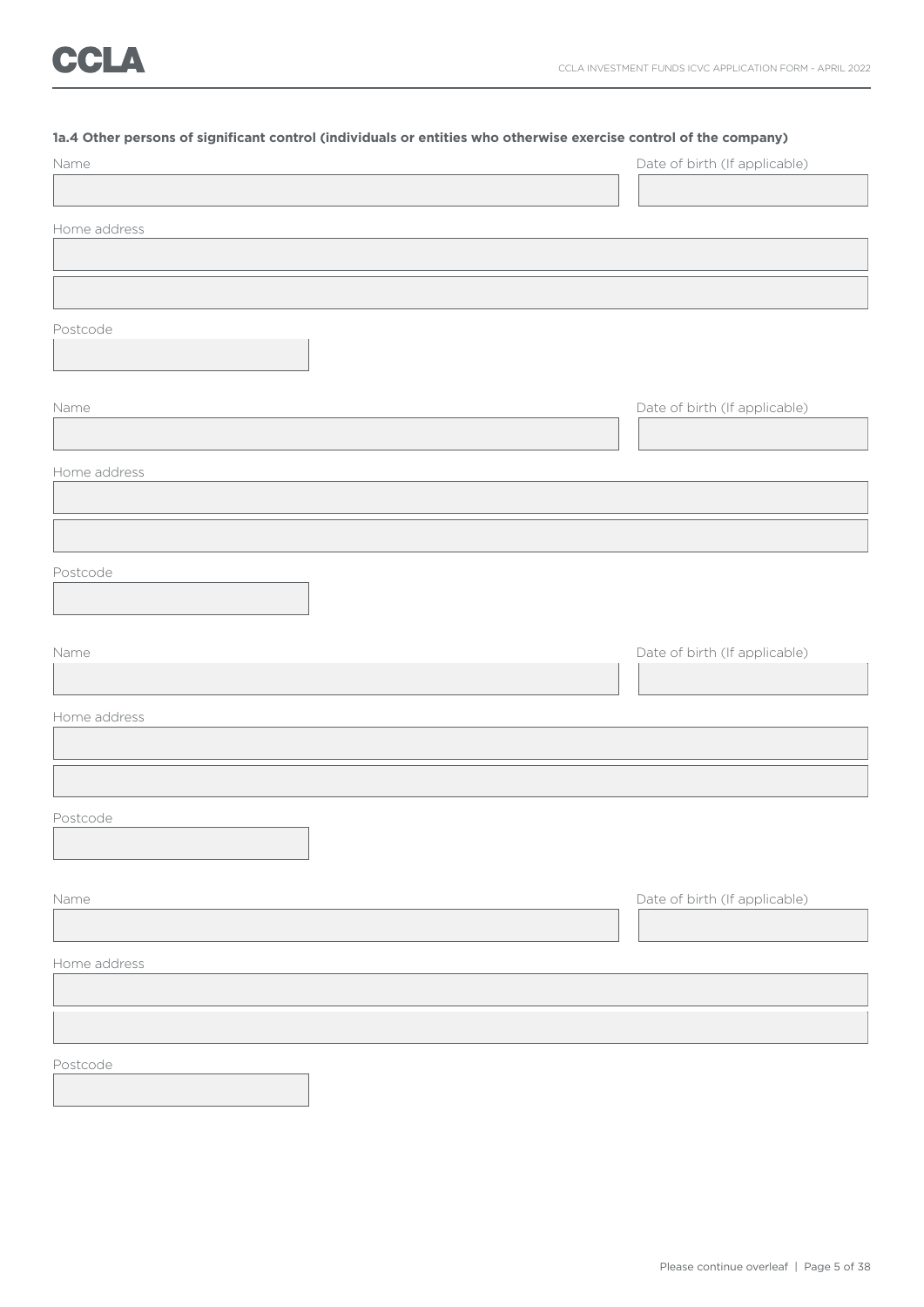### **1a.5 Senior management information (directors)**

| Name                                                                  | Date of birth (If applicable) |
|-----------------------------------------------------------------------|-------------------------------|
|                                                                       |                               |
| Position                                                              |                               |
|                                                                       |                               |
|                                                                       |                               |
| Name                                                                  | Date of birth (If applicable) |
|                                                                       |                               |
| Position                                                              |                               |
|                                                                       |                               |
| Name                                                                  | Date of birth (If applicable) |
|                                                                       |                               |
|                                                                       |                               |
| Position                                                              |                               |
|                                                                       |                               |
| Name                                                                  | Date of birth (If applicable) |
|                                                                       |                               |
|                                                                       |                               |
| Position                                                              |                               |
|                                                                       |                               |
| Senior person responsible for operations (If not already named above) |                               |
|                                                                       |                               |
|                                                                       |                               |

### Nature of the firm's business activities

Are you investing on behalf of yourselves or another individual/entity?

We are investing our own funds

We are investing on behalf of one beneficial owner

We are investing on behalf of multiple beneficial owners

### **1a.6 Supporting documentation**

You'll also need to provide the following information. Please tick to confirm that it has been included with your application. **These documents must be certified in accordance with the requirements stated on page 37.**

|  | Proof of company registration/excerpt of the register of the company              |  |
|--|-----------------------------------------------------------------------------------|--|
|  | Proof of regulated status                                                         |  |
|  | Completed Wolfsberg Questionnaire or equivalent (dated within the last 12 months) |  |
|  | Authorised signatory list                                                         |  |
|  | Group structure chart (to evidence ultimate beneficial ownership)                 |  |
|  | Latest audited financial statements (as evidence for source of wealth)            |  |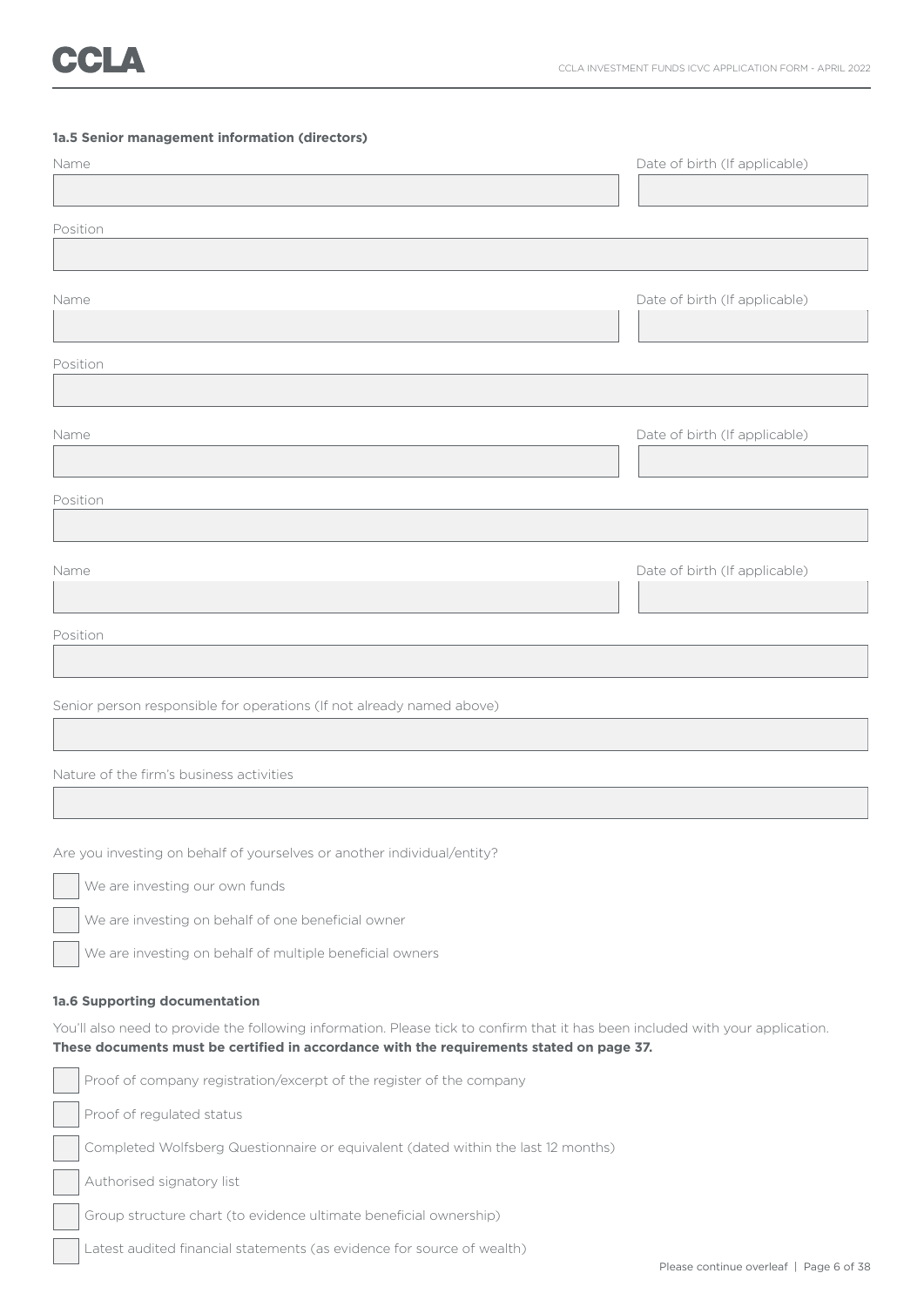If the firm is not directly regulated in the UK/EU/EEA, but has a parent company that is, you will also need to supply:

Copy of the regulated parent's completed Wolfsberg Questionnaire or equivalent (dated within the last 12 months)

 Regulated parent comfort letter/letter of assurance confirming that the firm adheres to the same policies & proceedures as the regulated parent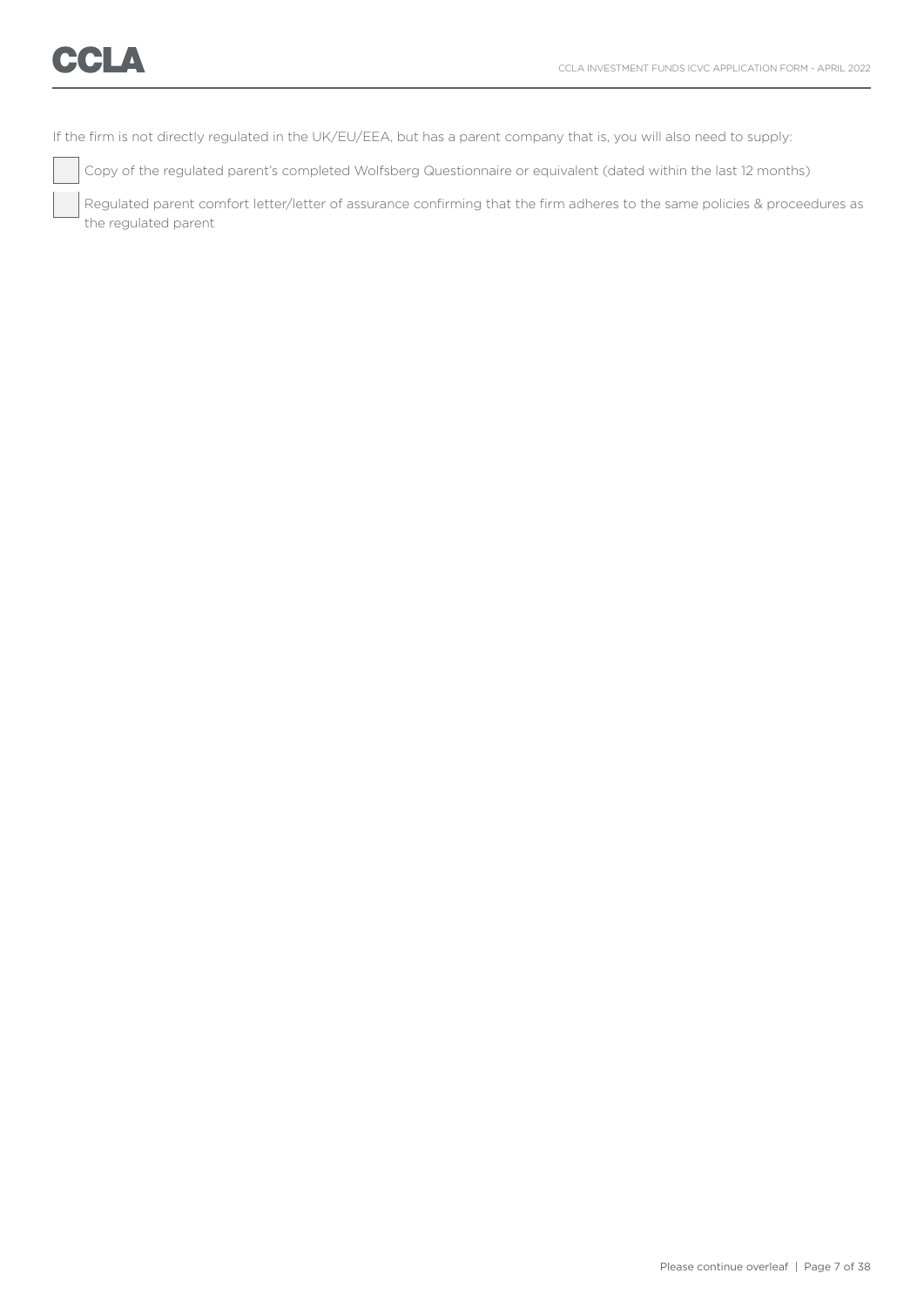### **1b Other Corporate Customers and Partnerships**

### **1b.1 Investor information**

Name of firm

Company registration number and listing code (if applicable)

Registered address

Postcode

Correspondent name

Correspondence address (if different)

Postcode

Email address for correspondence

Telephone

Account designation if required (max 15 characters)

Is the firm publicly listed?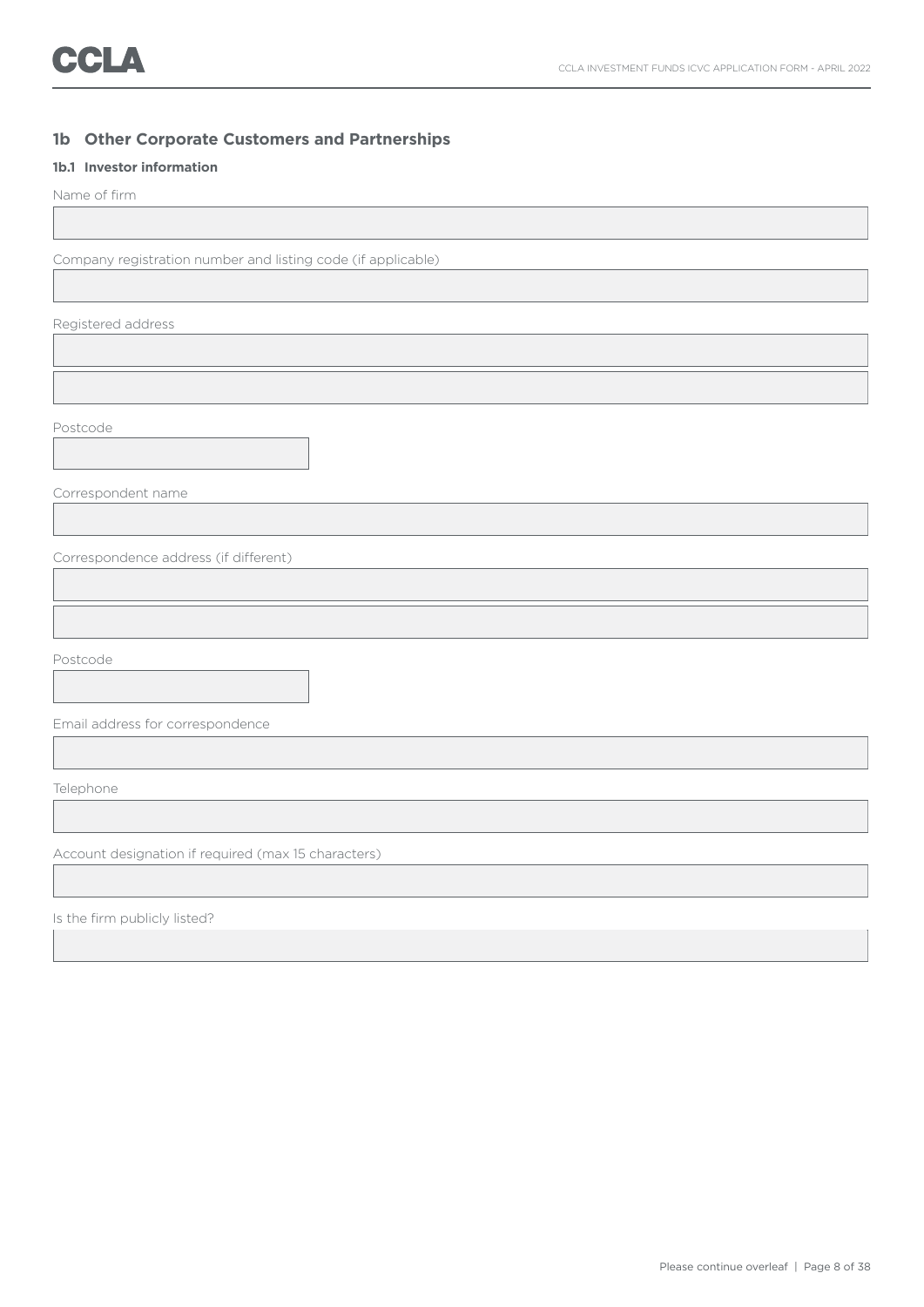### **1b.2 Shareholder information (individuals or entities who own or control over 25% of the shares or voting rights)**

| Name         | Date of birth (If applicable) |
|--------------|-------------------------------|
|              |                               |
| Home address |                               |
|              |                               |
|              |                               |
| Postcode     |                               |
|              |                               |
| Name         | Date of birth (If applicable) |
|              |                               |
| Home address |                               |
|              |                               |
|              |                               |
| Postcode     |                               |
|              |                               |
| Name         | Date of birth (If applicable) |
|              |                               |
| Home address |                               |
|              |                               |
|              |                               |
| Postcode     |                               |
|              |                               |
|              |                               |
| Name         | Date of birth (If applicable) |
|              |                               |
| Home address |                               |
|              |                               |
|              |                               |
| Postcode     |                               |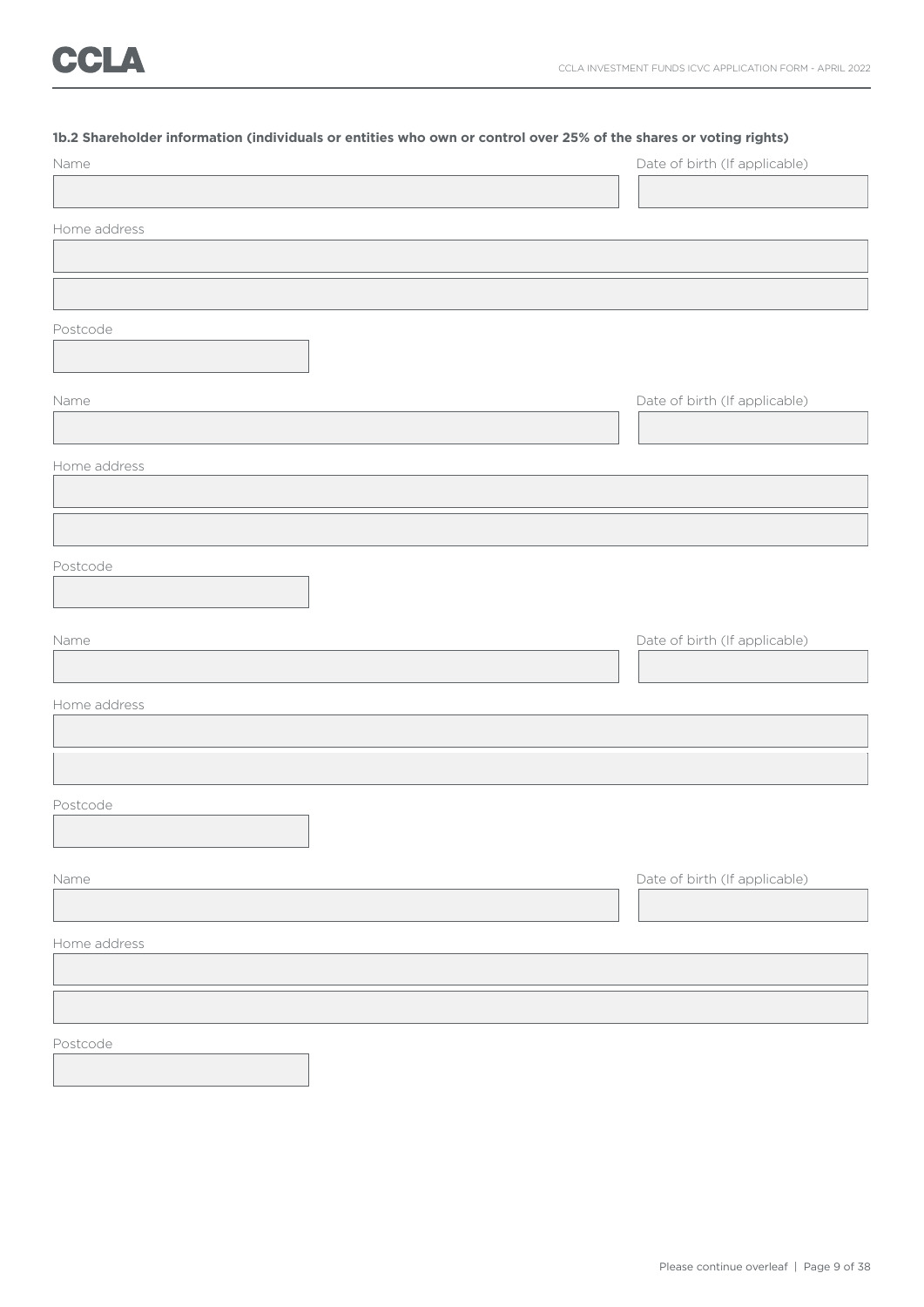### **1b.3 Other persons of significant control (individuals or entities who otherwise exercise control of the company)**

| Name         | Date of birth (If applicable) |
|--------------|-------------------------------|
|              |                               |
| Home address |                               |
|              |                               |
|              |                               |
| Postcode     |                               |
|              |                               |
| Name         | Date of birth (If applicable) |
|              |                               |
| Home address |                               |
|              |                               |
|              |                               |
| Postcode     |                               |
|              |                               |
| Name         | Date of birth (If applicable) |
|              |                               |
| Home address |                               |
|              |                               |
|              |                               |
| Postcode     |                               |
|              |                               |
| Name         | Date of birth (If applicable) |
|              |                               |
| Home address |                               |
|              |                               |
|              |                               |
| Postcode     |                               |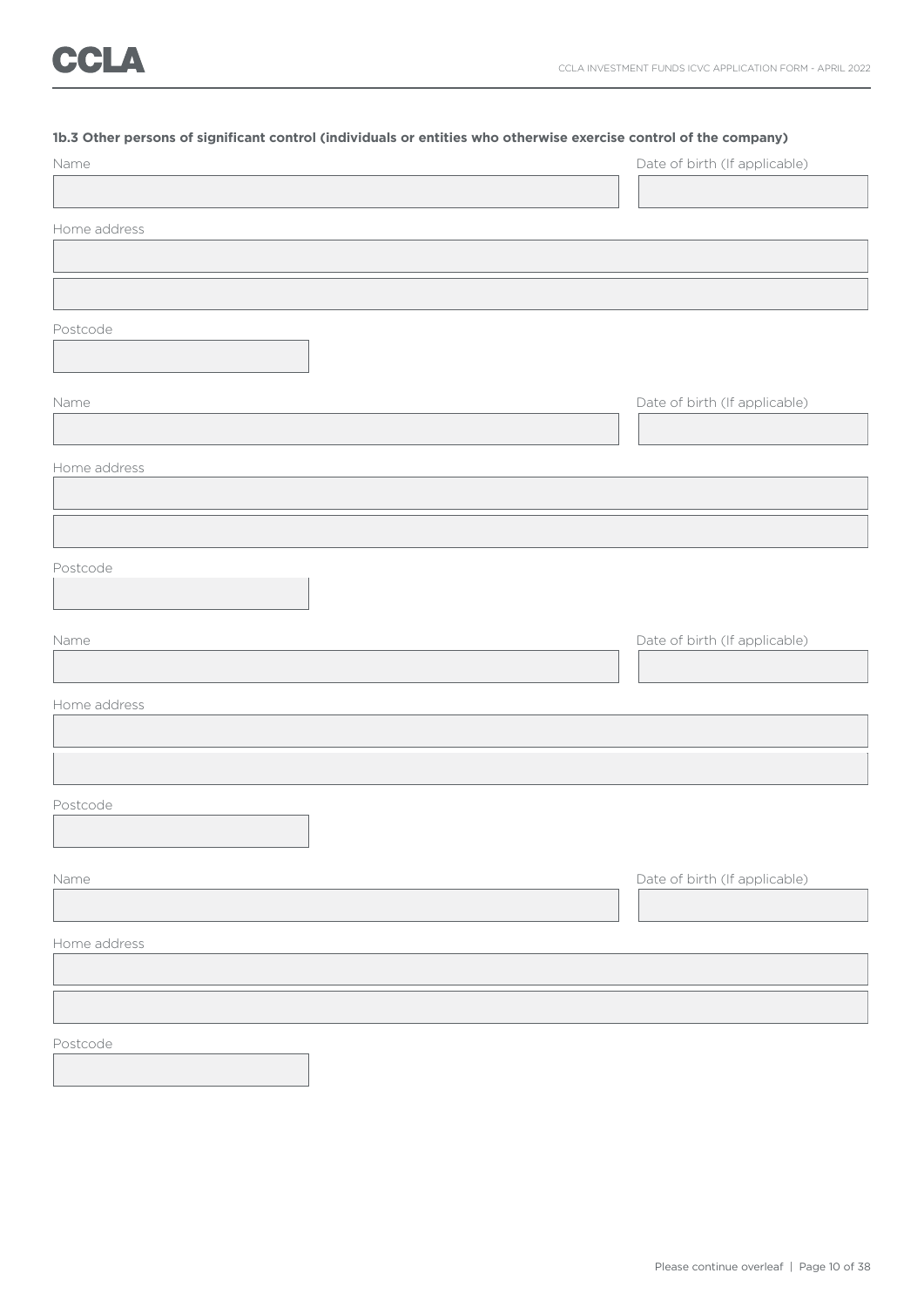### **1b.3 Senior management information (directors)**

| Name         | Date of birth (If applicable) |
|--------------|-------------------------------|
|              |                               |
| Position     |                               |
|              |                               |
| Home address |                               |
|              |                               |
|              |                               |
| Postcode     |                               |
|              |                               |
| Name         | Date of birth (If applicable) |
|              |                               |
| Position     |                               |
|              |                               |
| Home address |                               |
|              |                               |
|              |                               |
| Postcode     |                               |
|              |                               |
| Name         | Date of birth (If applicable) |
|              |                               |
| Position     |                               |
|              |                               |
| Home address |                               |
|              |                               |
|              |                               |
| Postcode     |                               |
|              |                               |
| Name         | Date of birth (If applicable) |
|              |                               |
| Position     |                               |
|              |                               |
| Home address |                               |
|              |                               |
|              |                               |
| Postcode     |                               |
|              |                               |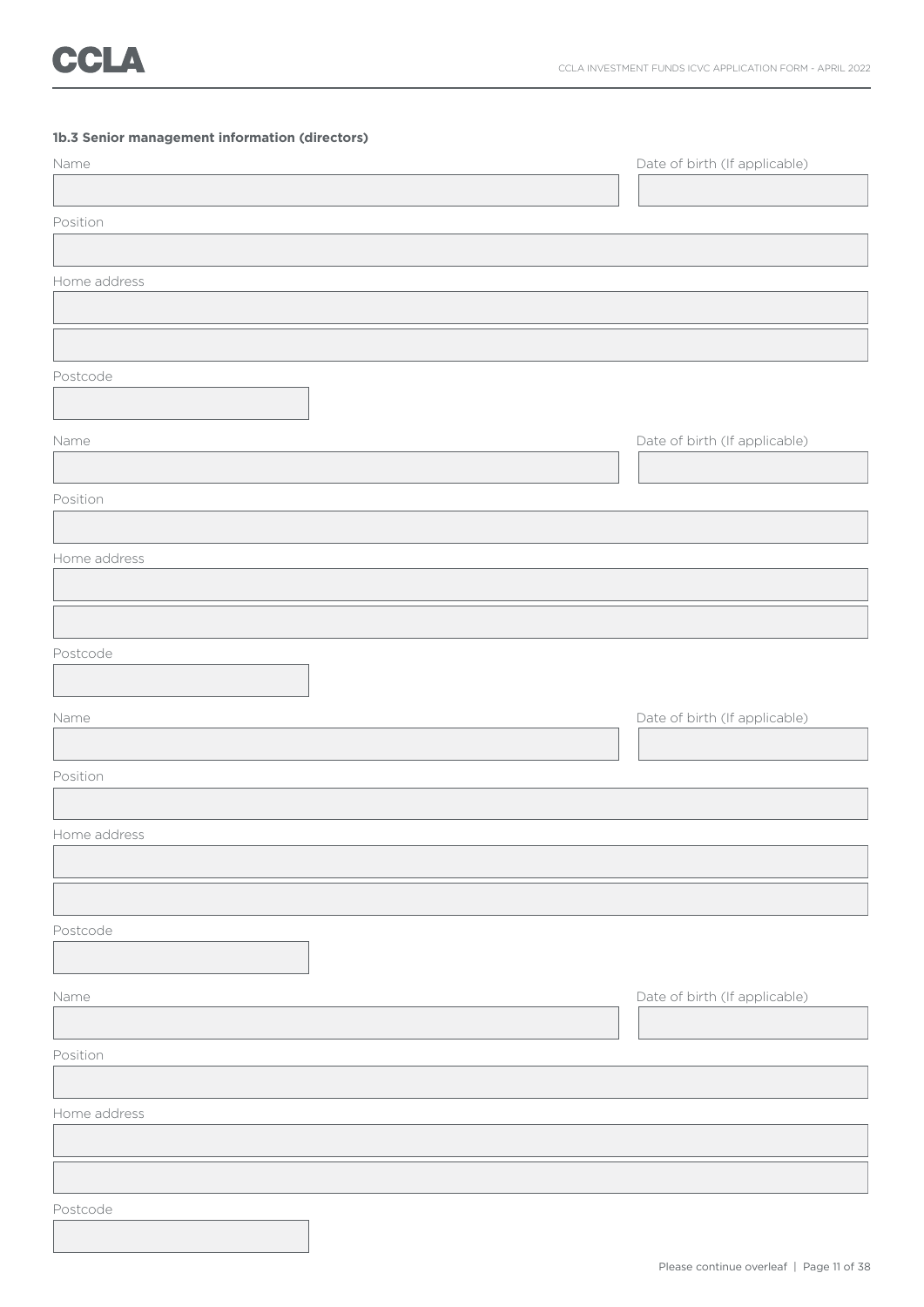Senior person responsible for operations (If not already named above)

Nature of the firm's business activities

Are you investing on behalf of yourselves or another individual/entity?

We are investing our own funds

We are investing on behalf of one beneficial owner

If you are investing on behalf of another beneficial owner, please provide detail of who the beneficial owner is

### **1b.4 Supporting documentation**

You'll also need to provide the following information. Please tick to confirm that it has been included with your application. **These documents must be certified in accordance with the requirements stated on page 37.**

Certificate of incorporation or equivalent document Constitutional document, e.g. memorandum and articles of association, partnership agreement, byelaws or equivalent Authorised signatory list Group structure chart (to evidence ultimate beneficial ownership) Latest audited financial statements (as evidence for source of wealth) Proof of company registration/excerpt of the register of the company 1 proof of name document and 1 proof of address document for any listed individual(s) that is not resident in the UK.

We will try to verify UK clients via an electronic search but if this is unsuccessful, we will require 1 proof of name document and 1 proof of address document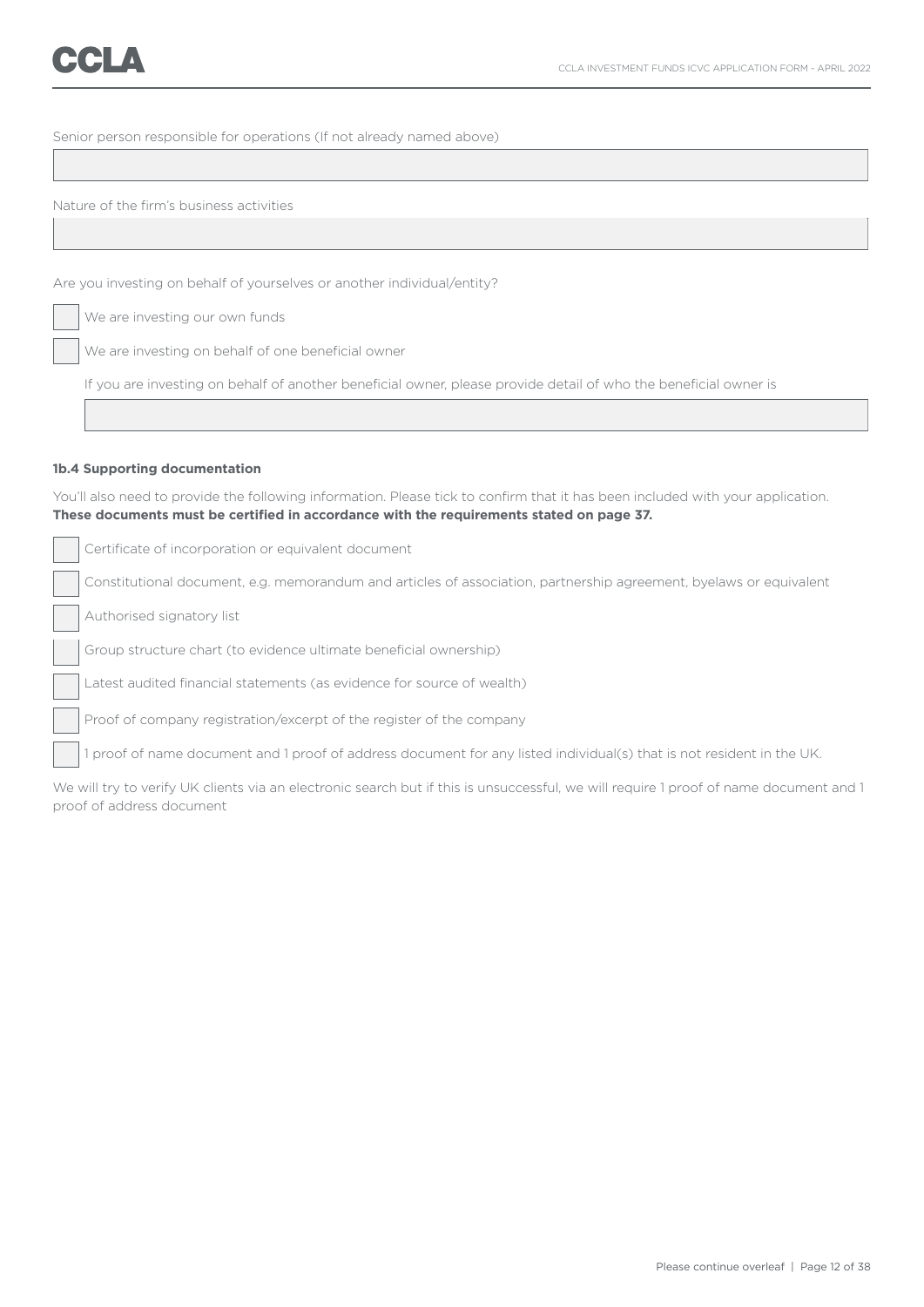### **1c Public Sector bodies, governments, and supernationals**

### **1c.1 Investor information**

Name of public sector, government, or supranational body

Registered address

Postcode

Correspondent name

Correspondence address (if different)

Postcode

Email address for correspondence

Telephone

Account designation if required (max 15 characters)

Location of the public sector, government, or supernational body

Nature and purpose of the public sector, government, or supernational body

### **1c.2 Senior management information (directors or equivalent)**

| Name         | Date of birth (If applicable) |
|--------------|-------------------------------|
|              |                               |
| Position     |                               |
|              |                               |
| Home address |                               |

Postcode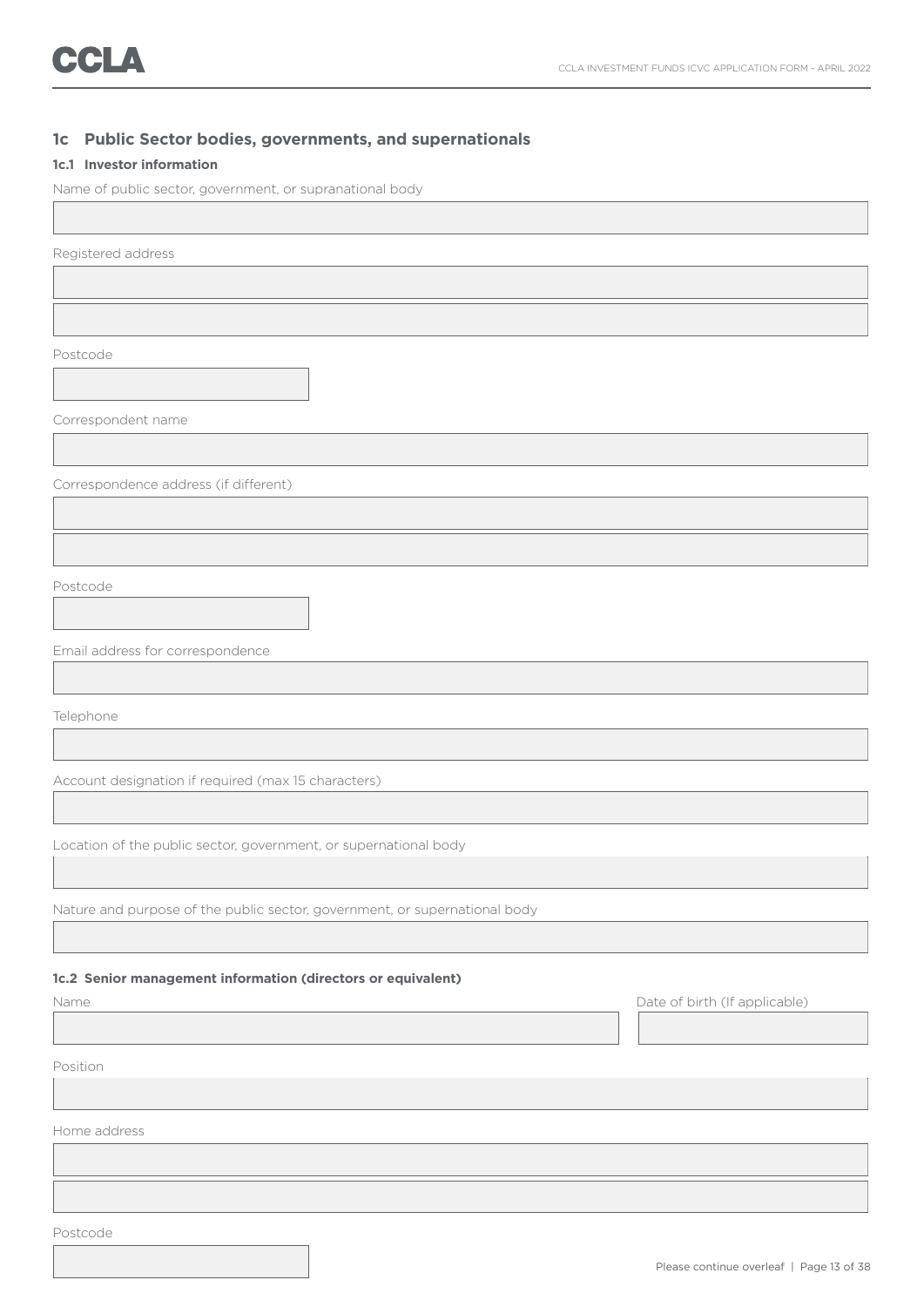# CCLA

| Name         | Date of birth (If applicable) |
|--------------|-------------------------------|
| Position     |                               |
|              |                               |
| Home address |                               |
|              |                               |
| Postcode     |                               |
| Name         | Date of birth (If applicable) |
| Position     |                               |
| Home address |                               |
|              |                               |
| Postcode     |                               |
| Name         | Date of birth (If applicable) |
| Position     |                               |
| Home address |                               |
|              |                               |
| Postcode     |                               |

### **1c.3 Supporting documentation**

You'll also need to provide the following information. Please tick to confirm that it has been included with your application. **These documents must be certified in accordance with the requirements stated on page 37.**

Authorised signatory list

1 proof of name document and 1 proof of address document for any listed individual(s) that is not resident in the UK.

We will try to verify UK clients via an electronic search but if this is unsuccessful, we will require 1 proof of name document and 1 proof of address document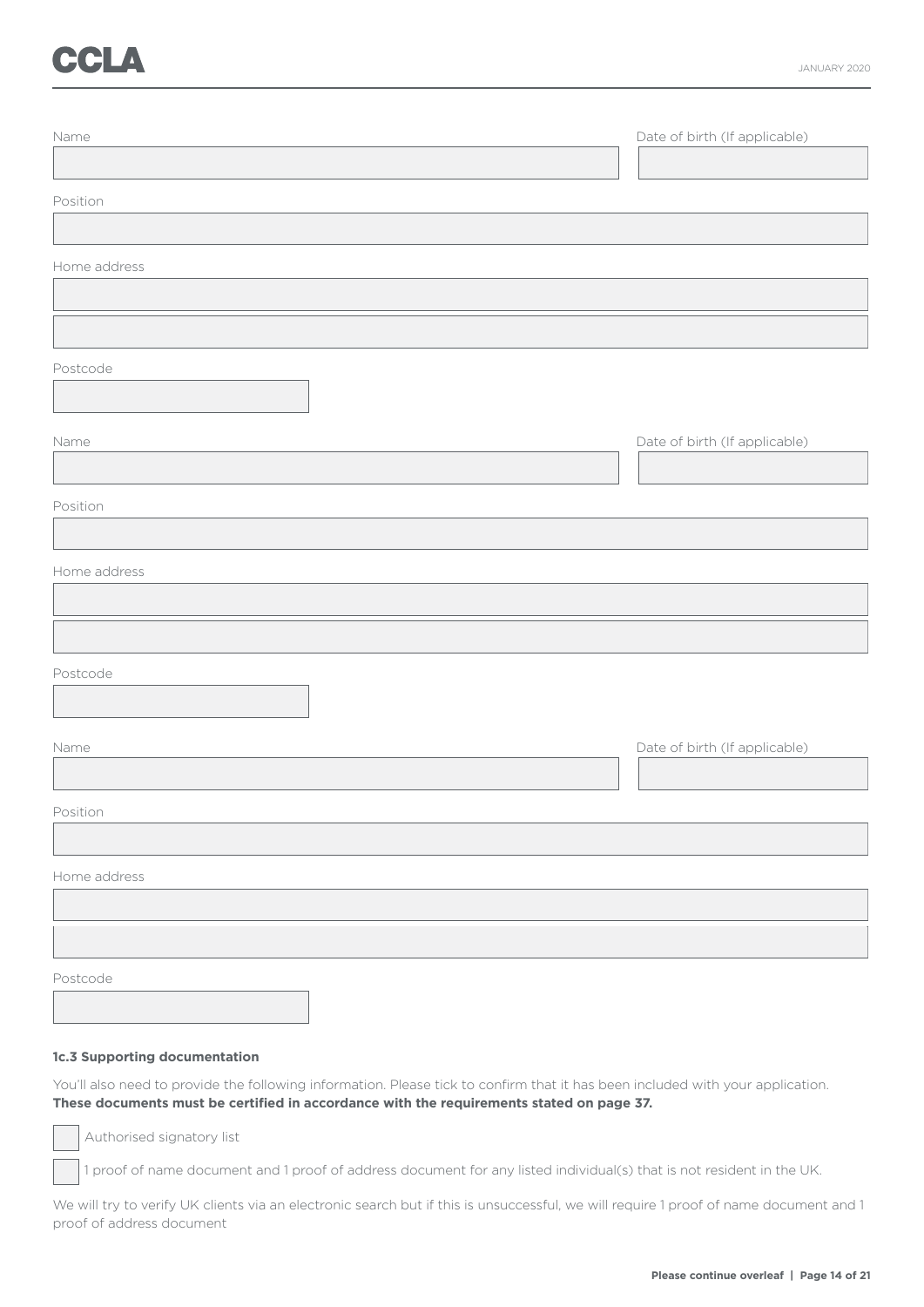### **1d Other Trusts**

### **1d.1 Investor information**

Name of trust

Registered address

Postcode

Correspondent name

Correspondence address (if different)

Postcode

Email address for correspondence

Telephone

Account designation if required (max 15 characters)

### **1d.2 Investor information**

Name of settlor

Country of establishment

The nature, purpose, and objectives of the trust

### **1d.3 Trustees (the account will be registered in the name of up to four trustees)**

### **All trustees (individual and/or corporate)**

Name Date of birth (If applicable)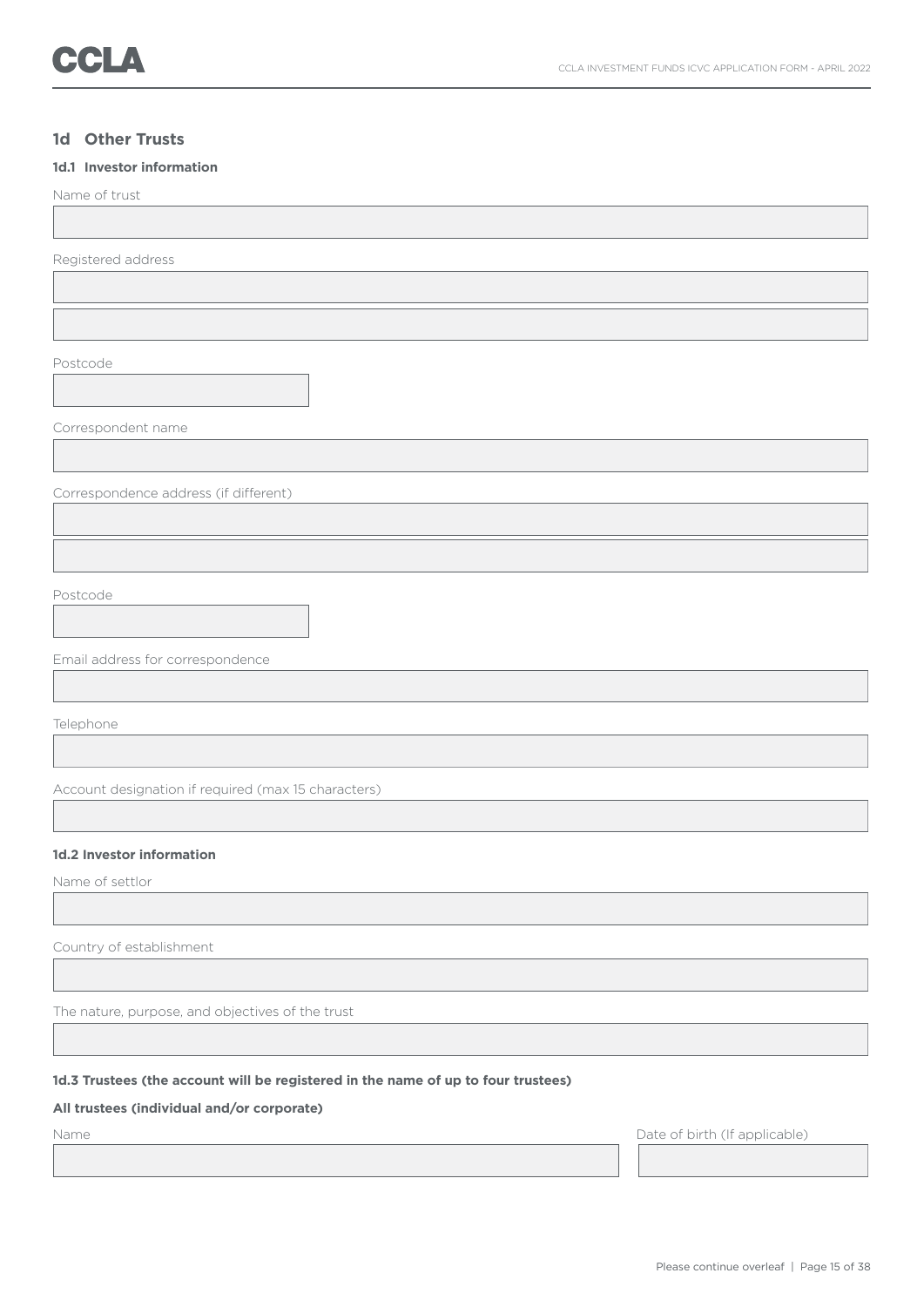# CCLA

| Address  |                               |
|----------|-------------------------------|
|          |                               |
|          |                               |
| Postcode |                               |
|          |                               |
| Name     | Date of birth (If applicable) |
|          |                               |
| Address  |                               |
|          |                               |
|          |                               |
| Postcode |                               |
|          |                               |
| Name     | Date of birth (If applicable) |
|          |                               |
| Address  |                               |
|          |                               |
|          |                               |
| Postcode |                               |
|          |                               |
| Name     | Date of birth (If applicable) |
|          |                               |
| Address  |                               |
|          |                               |
|          |                               |
| Postcode |                               |
|          |                               |
|          |                               |
| Name     | Date of birth (If applicable) |
|          |                               |
| Address  |                               |
|          |                               |
|          |                               |
| Postcode |                               |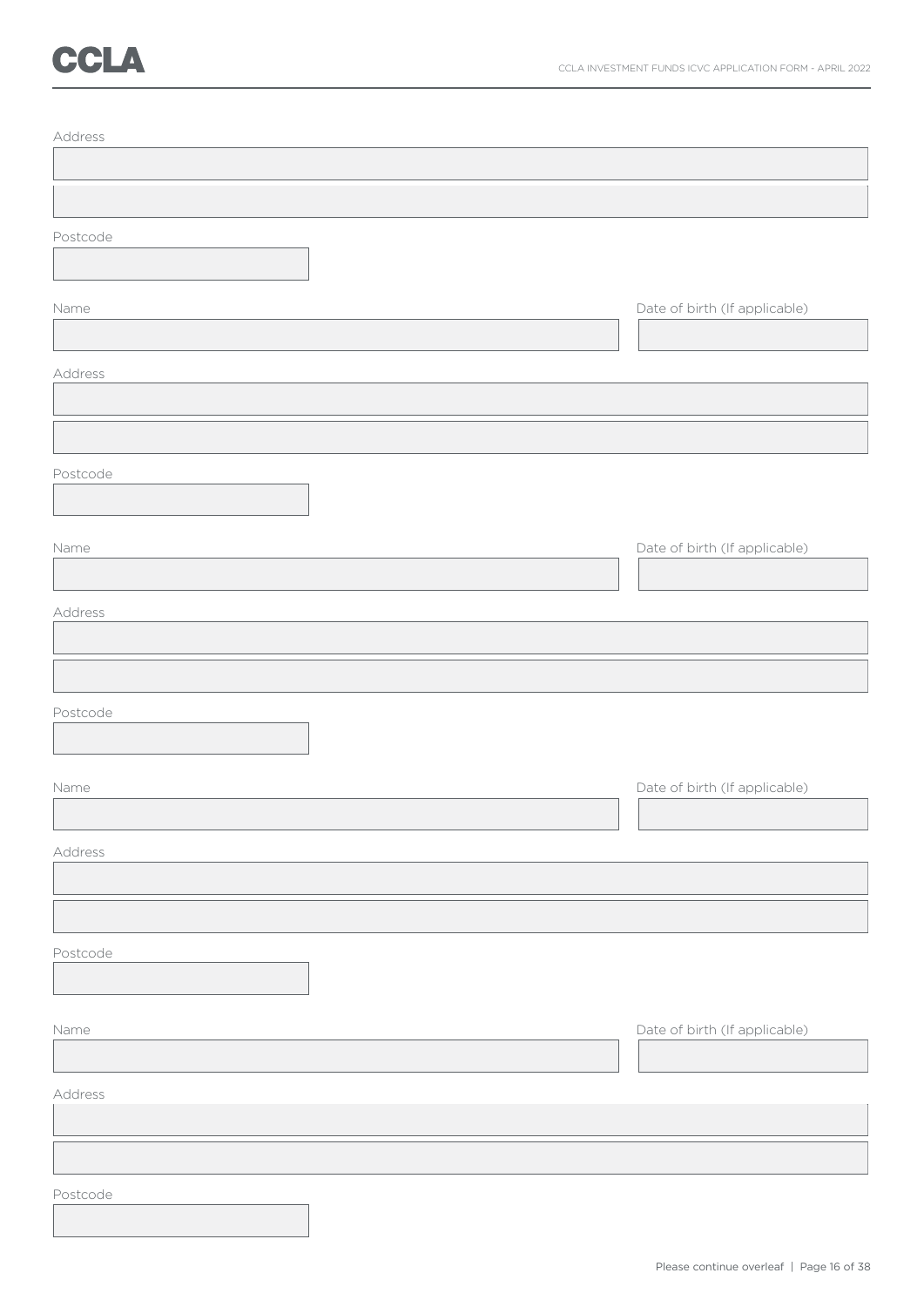## CCLA

| Name                                                                | Date of birth (If applicable) |
|---------------------------------------------------------------------|-------------------------------|
|                                                                     |                               |
|                                                                     |                               |
| Address                                                             |                               |
|                                                                     |                               |
|                                                                     |                               |
| Postcode                                                            |                               |
|                                                                     |                               |
|                                                                     |                               |
| 1d.4 Name, address and date of birth of any protector/controller    |                               |
| Name                                                                | Date of birth (If applicable) |
|                                                                     |                               |
| Address                                                             |                               |
|                                                                     |                               |
|                                                                     |                               |
|                                                                     |                               |
| Postcode                                                            |                               |
|                                                                     |                               |
| Name                                                                | Date of birth (If applicable) |
|                                                                     |                               |
| Address                                                             |                               |
|                                                                     |                               |
|                                                                     |                               |
|                                                                     |                               |
| Postcode                                                            |                               |
|                                                                     |                               |
| 1d.5 Name, address and date of birth of any nominated beneficiaries |                               |
|                                                                     |                               |
| Name                                                                | Date of birth (If applicable) |
|                                                                     |                               |
| Address                                                             |                               |
|                                                                     |                               |
|                                                                     |                               |
| Postcode                                                            |                               |
|                                                                     |                               |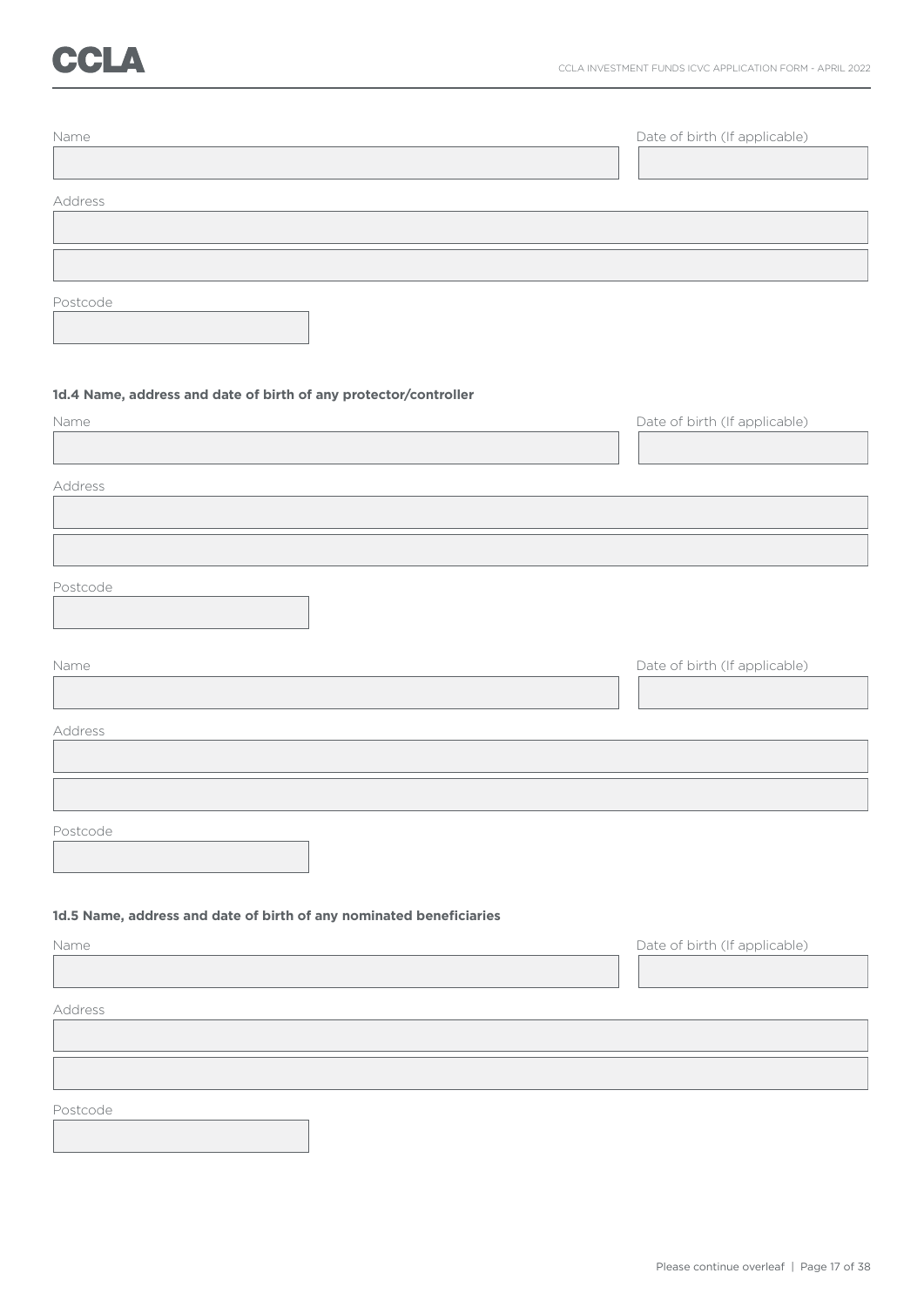| Name                                   | Date of birth (If applicable) |
|----------------------------------------|-------------------------------|
|                                        |                               |
| Address                                |                               |
|                                        |                               |
|                                        |                               |
| Postcode                               |                               |
|                                        |                               |
| Class of beneficiaries (if applicable) |                               |

### **1d.6 If a corporate trustee has been appointed, please also include:**

 Individuals or entities holding 25% or more of the corporate trustee's share capital or voting rights (directly or indirectly, e.g. via a holding company)

Any other people exercising control over the corporate trustee (if applicable)

### **1d.7 Supporting documentation**

You'll also need to provide the following information. Please tick to confirm that it has been included with your application. **These documents must be certified in accordance with the requirements stated on page 37.**

The constitutional document (e.g. extract of the trust deed evidencing the above information)

Where the above doesn't confirm the current trustees, please provide supporting evidence

Authorised signatory list (applicable to trustee companies only)

Group organisation structure chart for any corporate trustees (if the trust company is a subsidiary of another company)

1 proof of name document and 1 proof of address document for any listed individual(s) that is not resident in the UK.

We will try to verify UK clients via an electronic search but if this is unsuccessful, we will require 1 proof of name document and 1 proof of address document



Latest audited financial statements (as evidence for source of wealth)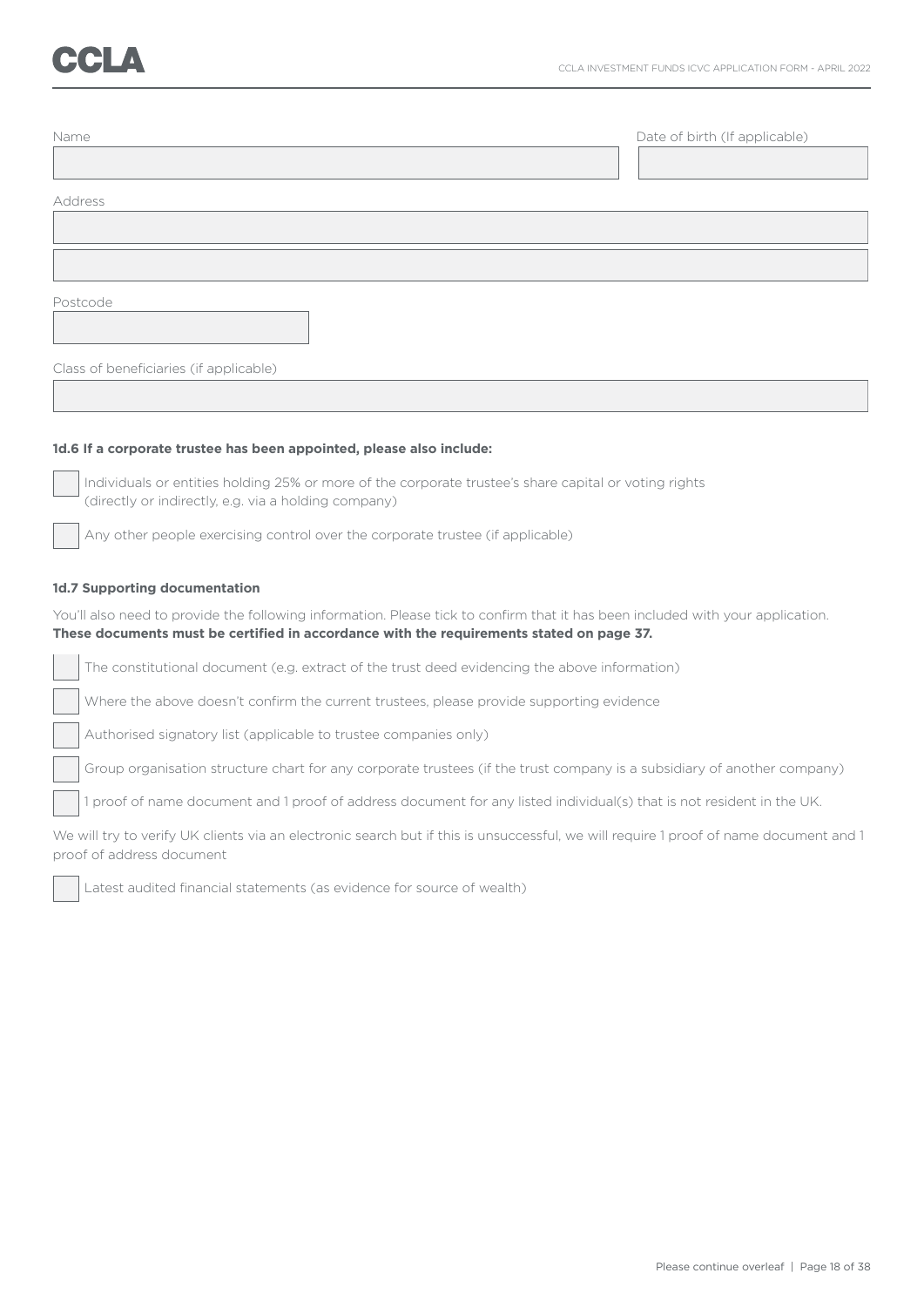### **1e Charities and church bodies**

### **1e.1 Investor information**

Name of charity or church body

Registered address

Postcode

Correspondent name

Correspondence address (if different)

Postcode

Email address for correspondence

Telephone

Account designation if required (max 15 characters)

Is the charity registered?

If registered, name of charity's regulatory body

If registered, location of charity's regulatory body

If registered, charity's registration number

Nature of activities and objectives of the charity (including the beneficiaries of the charity, e.g. homeless people or children living in poverty?)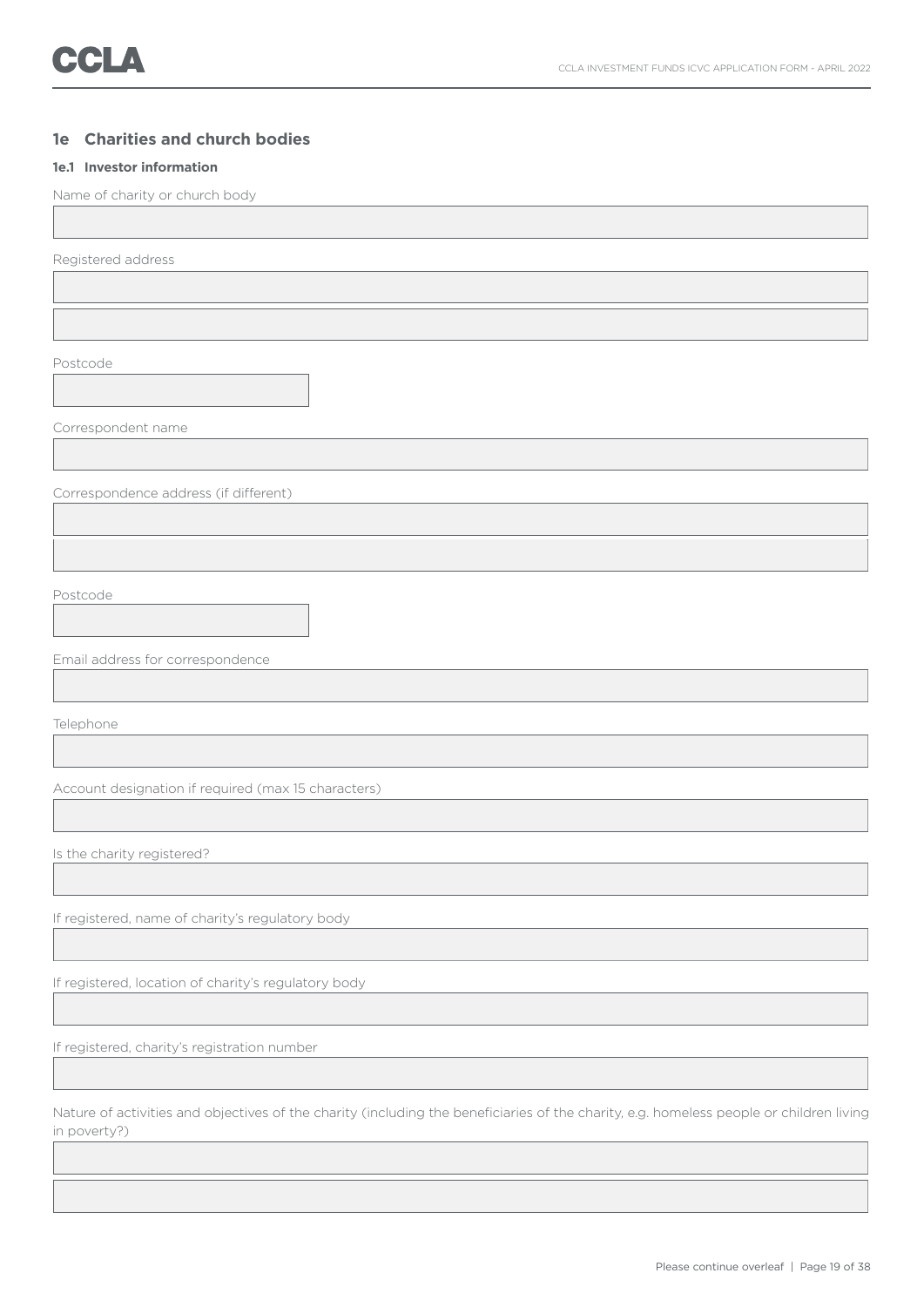# CCLA

| Does the charity operate/intend to operate outside of the United Kingdom? |                               |
|---------------------------------------------------------------------------|-------------------------------|
| Yes<br>$\mathsf{No}$                                                      |                               |
| If yes, where?                                                            |                               |
|                                                                           |                               |
| Is the charity incorporated?                                              |                               |
| Yes<br>$\rm No$                                                           |                               |
| 1e.2 Trustees                                                             |                               |
| All trustees (individual and/or corporate)                                |                               |
| Name                                                                      | Date of birth (If applicable) |
|                                                                           |                               |
| Address                                                                   |                               |
|                                                                           |                               |
|                                                                           |                               |
| Postcode                                                                  |                               |
|                                                                           |                               |
| Name                                                                      |                               |
|                                                                           | Date of birth (If applicable) |
|                                                                           |                               |
| Address                                                                   |                               |
|                                                                           |                               |
|                                                                           |                               |
| Postcode                                                                  |                               |
|                                                                           |                               |
| Name                                                                      | Date of birth (If applicable) |
|                                                                           |                               |
| Address                                                                   |                               |
|                                                                           |                               |
|                                                                           |                               |
|                                                                           |                               |
| Postcode                                                                  |                               |
|                                                                           |                               |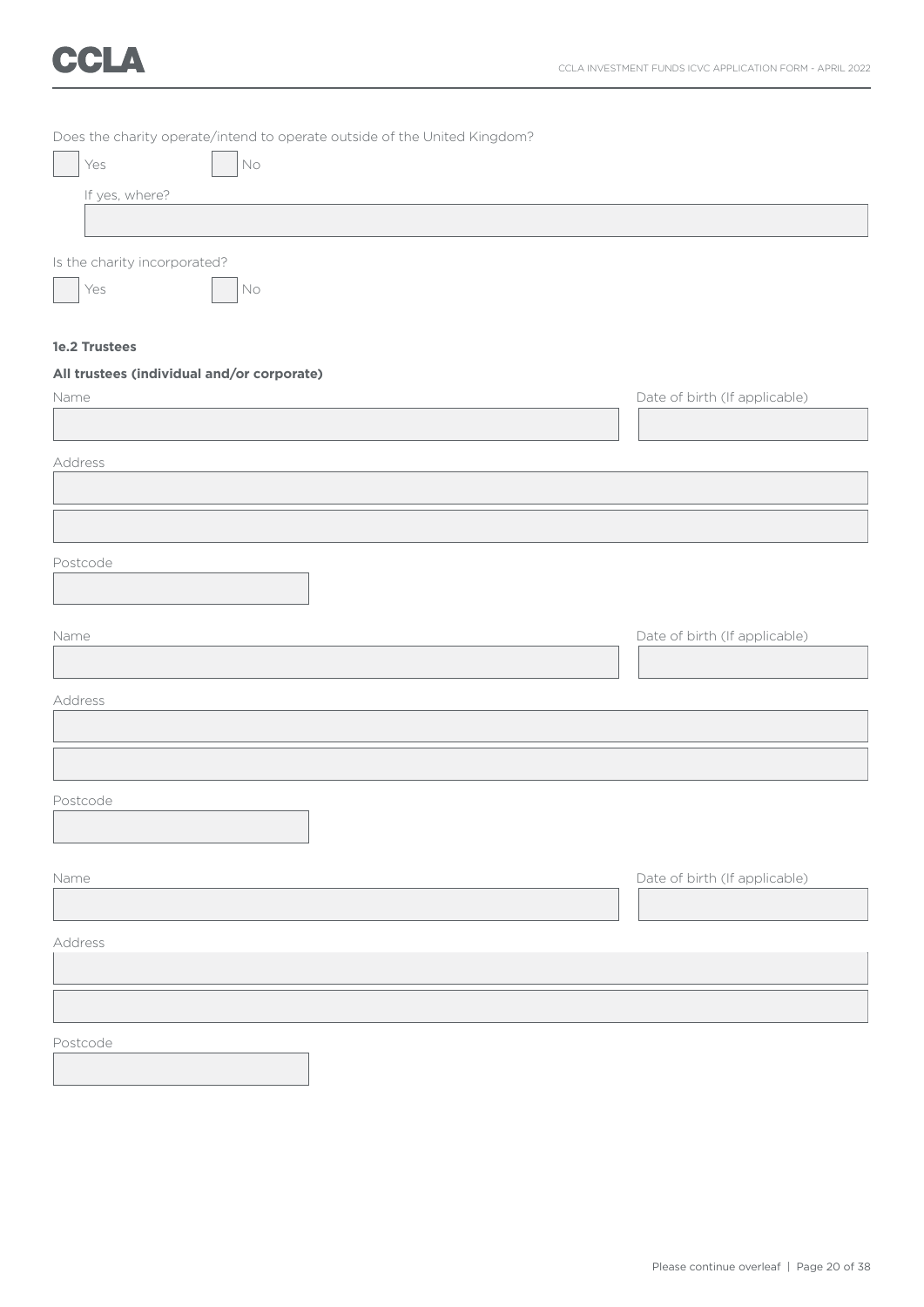# **CCLA**

| Name     | Date of birth (If applicable) |
|----------|-------------------------------|
| Address  |                               |
|          |                               |
| Postcode |                               |
| Name     | Date of birth (If applicable) |
| Address  |                               |
|          |                               |
| Postcode |                               |
| Name     | Date of birth (If applicable) |
| Address  |                               |
|          |                               |
| Postcode |                               |

If a corporate trustee has been appointed, please also include:

 Individuals or entities holding 25% or more of the corporate trustee's share capital or voting rights (directly or indirectly, e.g. via a holding company)

Any other people exercising control over the corporate trustee (if applicable)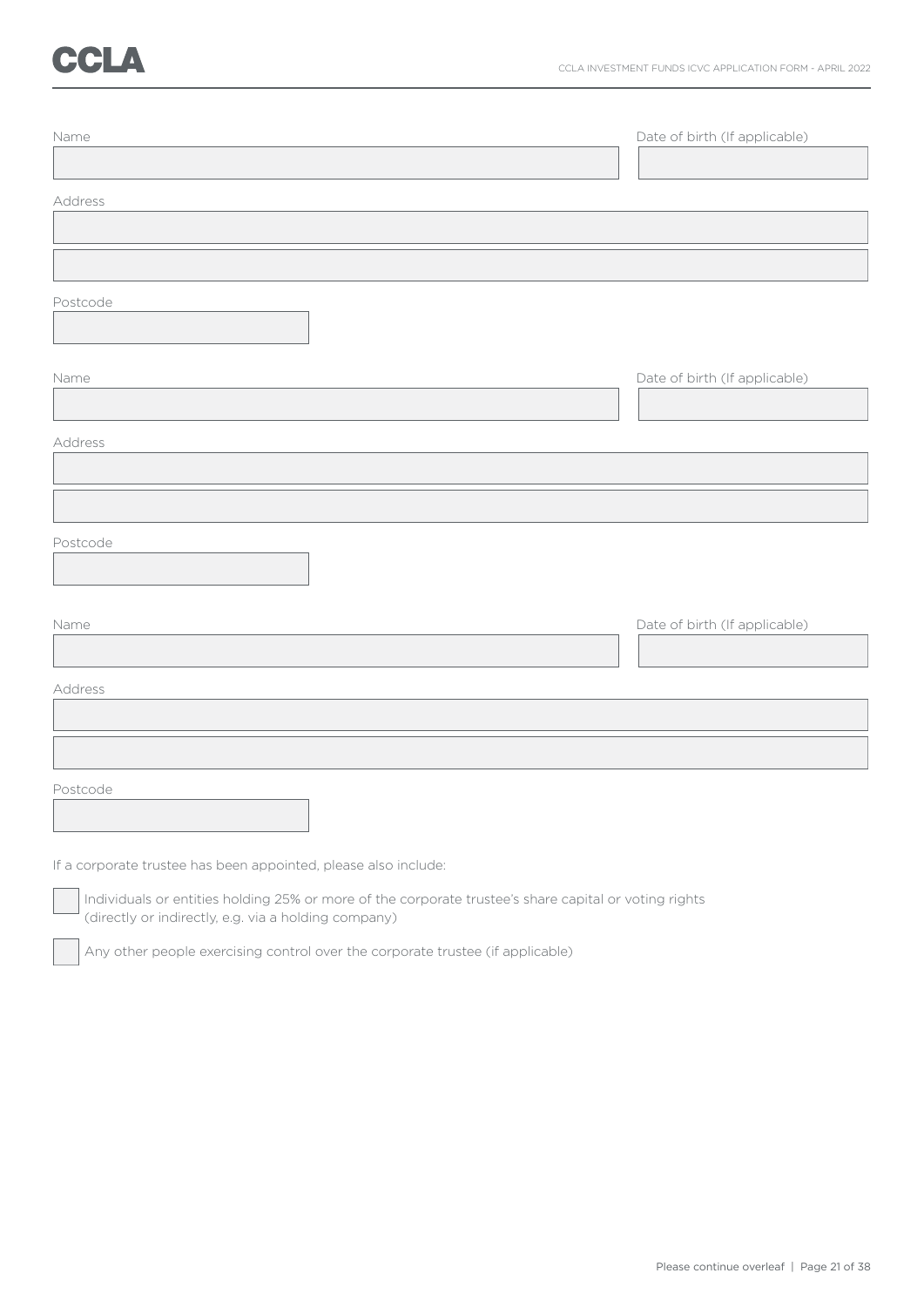### **1e.3 For incorporated charities**

| Company registration number                                                                                       |                               |
|-------------------------------------------------------------------------------------------------------------------|-------------------------------|
|                                                                                                                   |                               |
| Company name (if different from charity name provided above)                                                      |                               |
|                                                                                                                   |                               |
| Company's registered address (if different from charity's office address provided above)                          |                               |
|                                                                                                                   |                               |
|                                                                                                                   |                               |
| Postcode                                                                                                          |                               |
|                                                                                                                   |                               |
| Is the company limited by shares or by guarantee?                                                                 |                               |
| Shares<br>Guarantee                                                                                               |                               |
| 1e.4 Shareholder information (individuals or entities who own or control over 25% of the shares or voting rights) |                               |
| Name                                                                                                              | Date of birth (If applicable) |
|                                                                                                                   |                               |
| Home address                                                                                                      |                               |
|                                                                                                                   |                               |
|                                                                                                                   |                               |
| Postcode                                                                                                          |                               |
|                                                                                                                   |                               |
| Name                                                                                                              | Date of birth (If applicable) |
|                                                                                                                   |                               |
| Home address                                                                                                      |                               |
|                                                                                                                   |                               |
|                                                                                                                   |                               |
| Postcode                                                                                                          |                               |
|                                                                                                                   |                               |
| Name                                                                                                              | Date of birth (If applicable) |
|                                                                                                                   |                               |
| Home address                                                                                                      |                               |
|                                                                                                                   |                               |
|                                                                                                                   |                               |
| Postcode                                                                                                          |                               |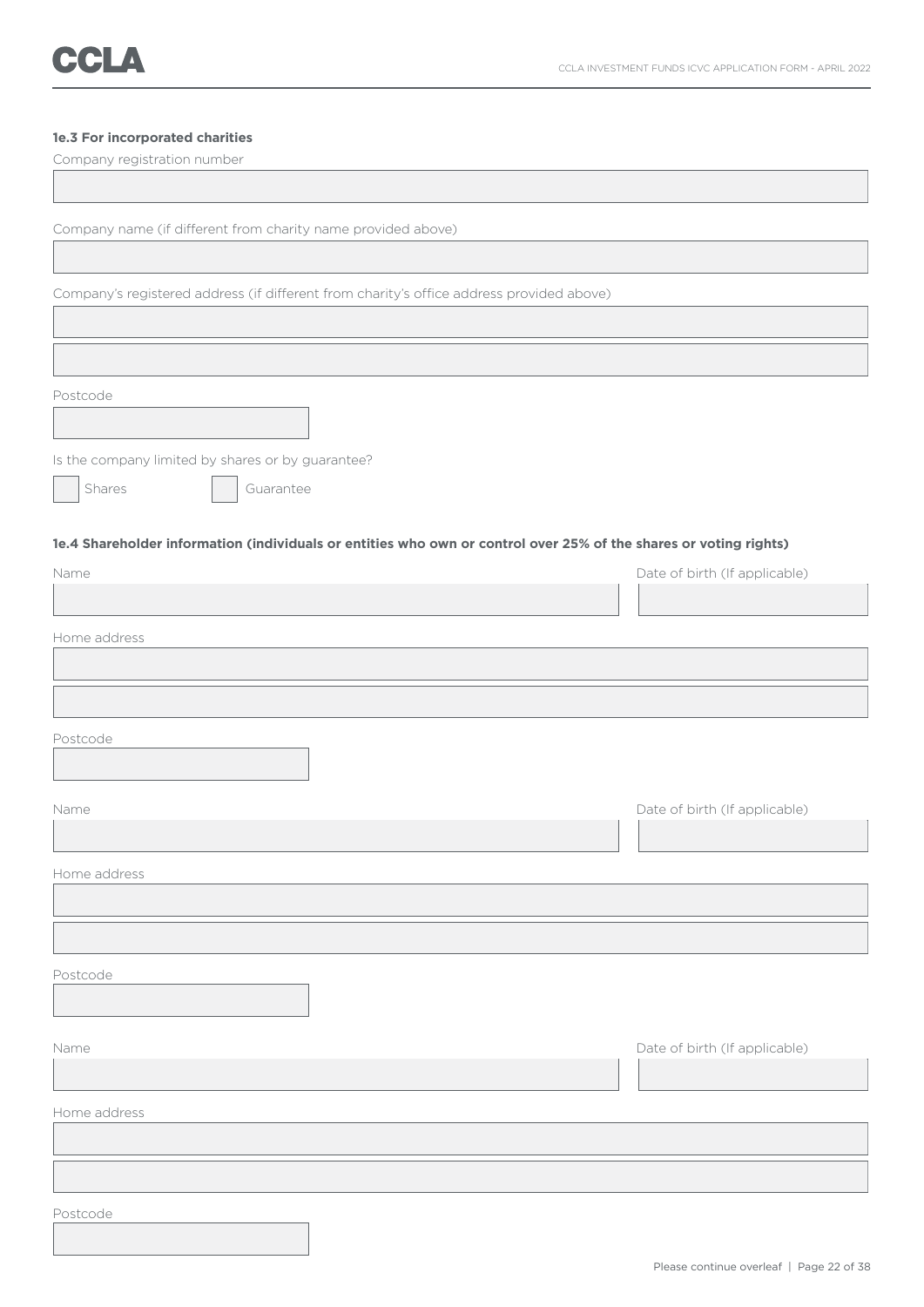## CCLA

| Name                                                                                                              |                               |
|-------------------------------------------------------------------------------------------------------------------|-------------------------------|
|                                                                                                                   | Date of birth (If applicable) |
|                                                                                                                   |                               |
| Home address                                                                                                      |                               |
|                                                                                                                   |                               |
|                                                                                                                   |                               |
|                                                                                                                   |                               |
| Postcode                                                                                                          |                               |
|                                                                                                                   |                               |
|                                                                                                                   |                               |
| 1e.5 Other persons of significant control (individuals or entities who otherwise exercise control of the company) |                               |
| Name                                                                                                              | Date of birth (If applicable) |
|                                                                                                                   |                               |
|                                                                                                                   |                               |
| Home address                                                                                                      |                               |
|                                                                                                                   |                               |
|                                                                                                                   |                               |
| Postcode                                                                                                          |                               |
|                                                                                                                   |                               |
|                                                                                                                   |                               |
| Name                                                                                                              | Date of birth (If applicable) |
|                                                                                                                   |                               |
|                                                                                                                   |                               |
| Home address                                                                                                      |                               |
|                                                                                                                   |                               |
|                                                                                                                   |                               |
| Postcode                                                                                                          |                               |
|                                                                                                                   |                               |
|                                                                                                                   |                               |
| Name                                                                                                              | Date of birth (If applicable) |
|                                                                                                                   |                               |
| Home address                                                                                                      |                               |
|                                                                                                                   |                               |
|                                                                                                                   |                               |
|                                                                                                                   |                               |
| Postcode                                                                                                          |                               |
|                                                                                                                   |                               |
|                                                                                                                   |                               |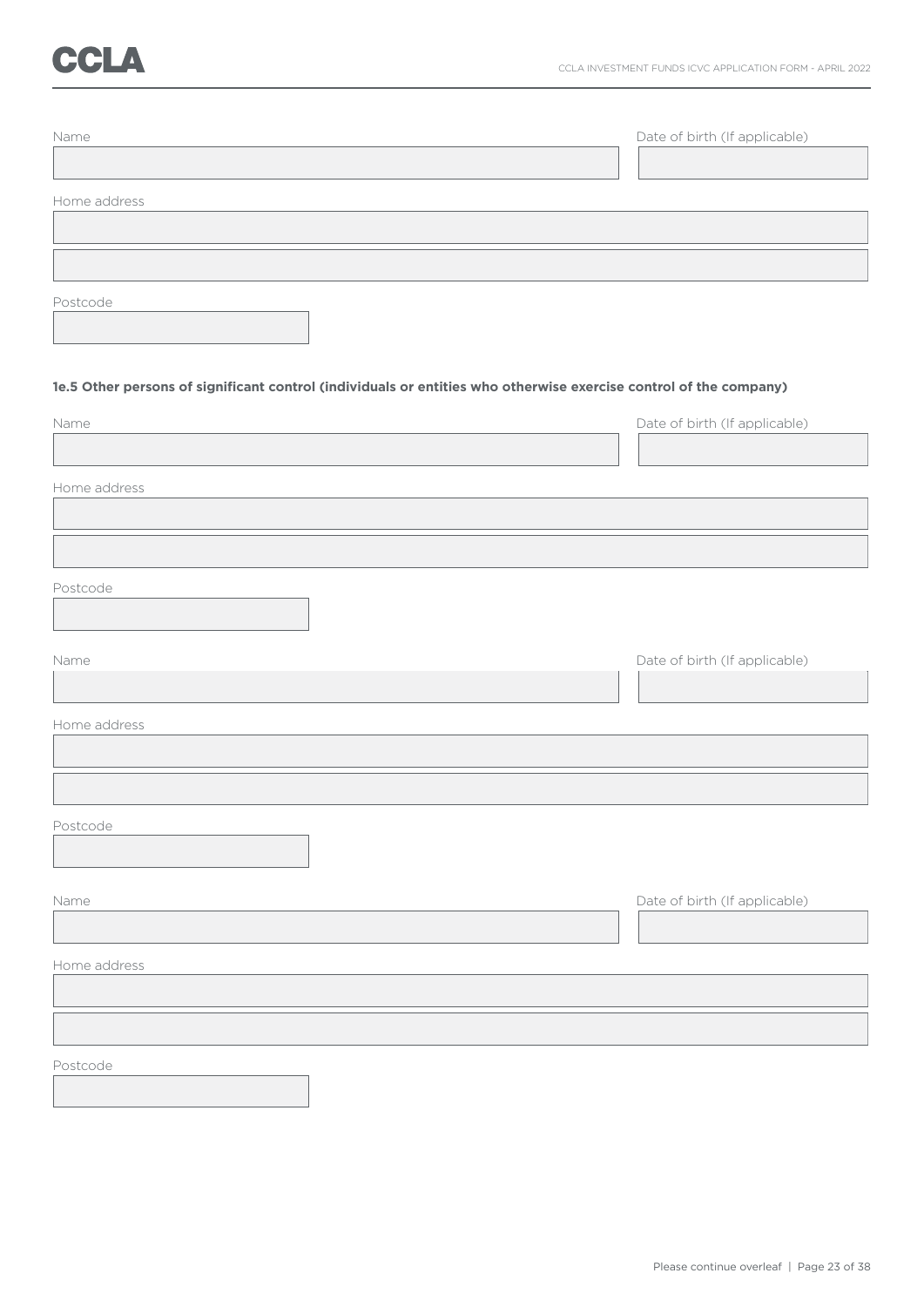# CCLA

| Name                                           | Date of birth (If applicable) |
|------------------------------------------------|-------------------------------|
|                                                |                               |
| Home address                                   |                               |
|                                                |                               |
|                                                |                               |
| Postcode                                       |                               |
| 1e.6 Senior management information (directors) |                               |
| Name                                           | Date of birth (If applicable) |
| Position                                       |                               |
|                                                |                               |
| Home address                                   |                               |
|                                                |                               |
| Postcode                                       |                               |
| Name                                           | Date of birth (If applicable) |
| Position                                       |                               |
|                                                |                               |
| Home address                                   |                               |
|                                                |                               |
|                                                |                               |
| Postcode                                       |                               |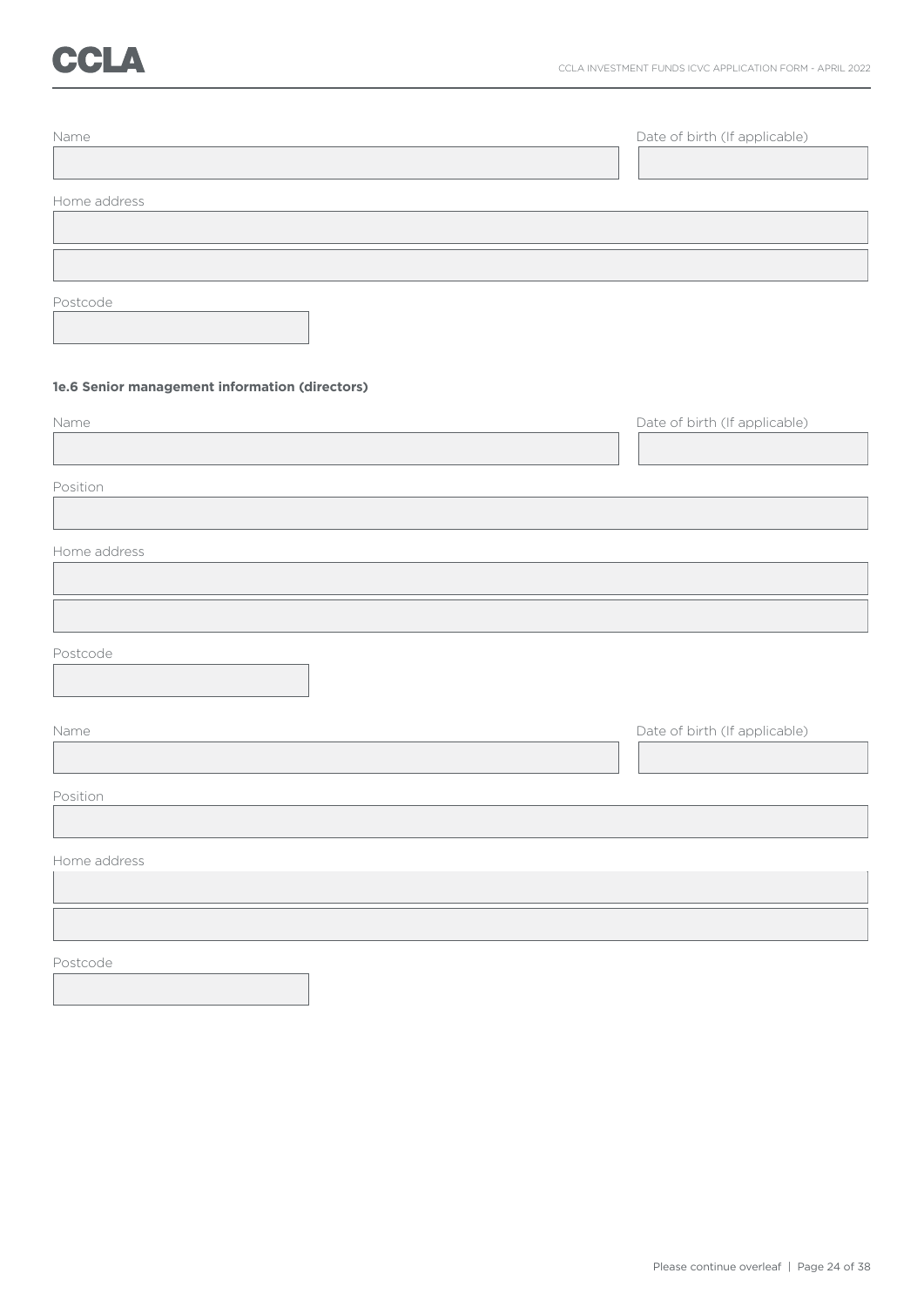| Name         | Date of birth (If applicable) |
|--------------|-------------------------------|
| Position     |                               |
| Home address |                               |
|              |                               |
| Postcode     |                               |
| Name         | Date of birth (If applicable) |
| Position     |                               |
| Home address |                               |
|              |                               |
| Postcode     |                               |

Senior person responsible for operations (If not already named above)

### **1e.7 Supporting documentation for incorporated charities**

You'll also need to provide the following information. Please tick to confirm that it has been included with your application. **These documents must be certified in accordance with the requirements stated on page 37.**

Proof of company registration/excerpt of the register of the company Certificate of incorporation or equivalent document Constitutional document, e.g. memorandum and articles of association, partnership agreement, byelaws or equivalent Authorised signatory list Group structure chart (to evidence ultimate beneficial ownership) Latest audited financial statements (as evidence of source of wealth) 1 proof of name document and 1 proof of address document for any listed individual(s) that is not resident in the UK.

We will try to verify UK clients via an electronic search but if this is unsuccessful, we will require 1 proof of name document and 1 proof of address document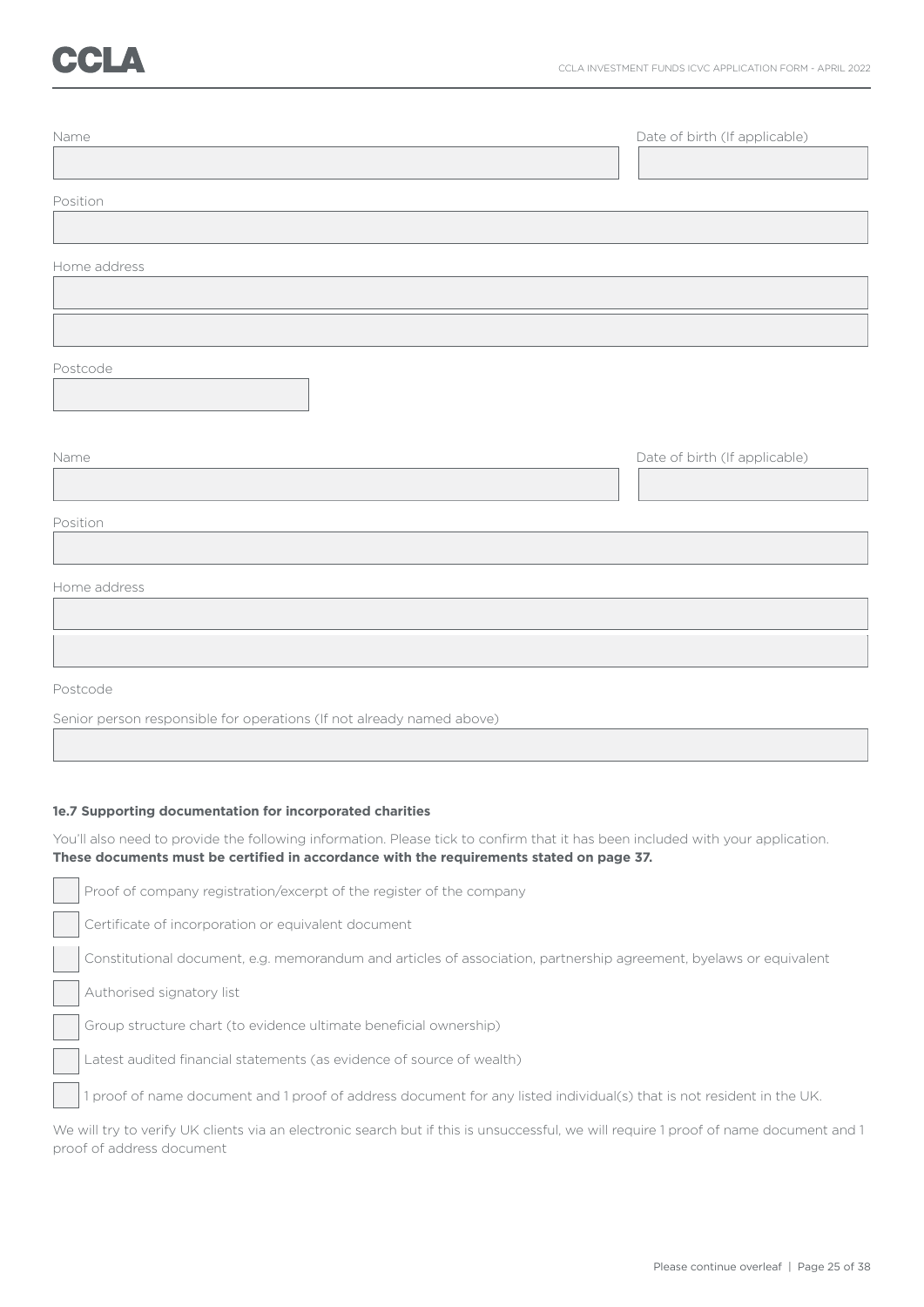### **1e.8 For unincorporated charities**

| Name of settlor                                                  |                               |
|------------------------------------------------------------------|-------------------------------|
|                                                                  |                               |
| Country of establishment                                         |                               |
|                                                                  |                               |
| The nature, purpose, and objectives of the trust                 |                               |
|                                                                  |                               |
|                                                                  |                               |
| 1e.9 Name, address and date of birth of any protector/controller |                               |
| Name                                                             | Date of birth (If applicable) |
|                                                                  |                               |
| Address                                                          |                               |
|                                                                  |                               |
|                                                                  |                               |
| Postcode                                                         |                               |
|                                                                  |                               |
|                                                                  |                               |
| Name                                                             | Date of birth (If applicable) |
|                                                                  |                               |
| Address                                                          |                               |
|                                                                  |                               |
|                                                                  |                               |
| Postcode                                                         |                               |

#### **1e.11 Supporting documentation for unincorporated charities**

You'll also need to provide the following information. Please tick to confirm that it has been included with your application. **These documents must be certified in accordance with the requirements stated on page 37.**

The organisation's constitutional document (e.g. extract of the trust deed evidencing the above information) Deeds of appointment and retirement of subsequent trustees (if applicable) Authorised signatory list (applicable to trust companies only) Group organisation structure chart for any corporate trustees (if the trust company is a subsidiary of another company) 1 proof of name document and 1 proof of address document for any listed individual(s) that is not resident in the UK. We will try to verify UK clients via an electronic search but if this is unsuccessful, we will require 1 proof of name document and 1 proof of address document. Latest audited financial statements (as evidence of source of wealth)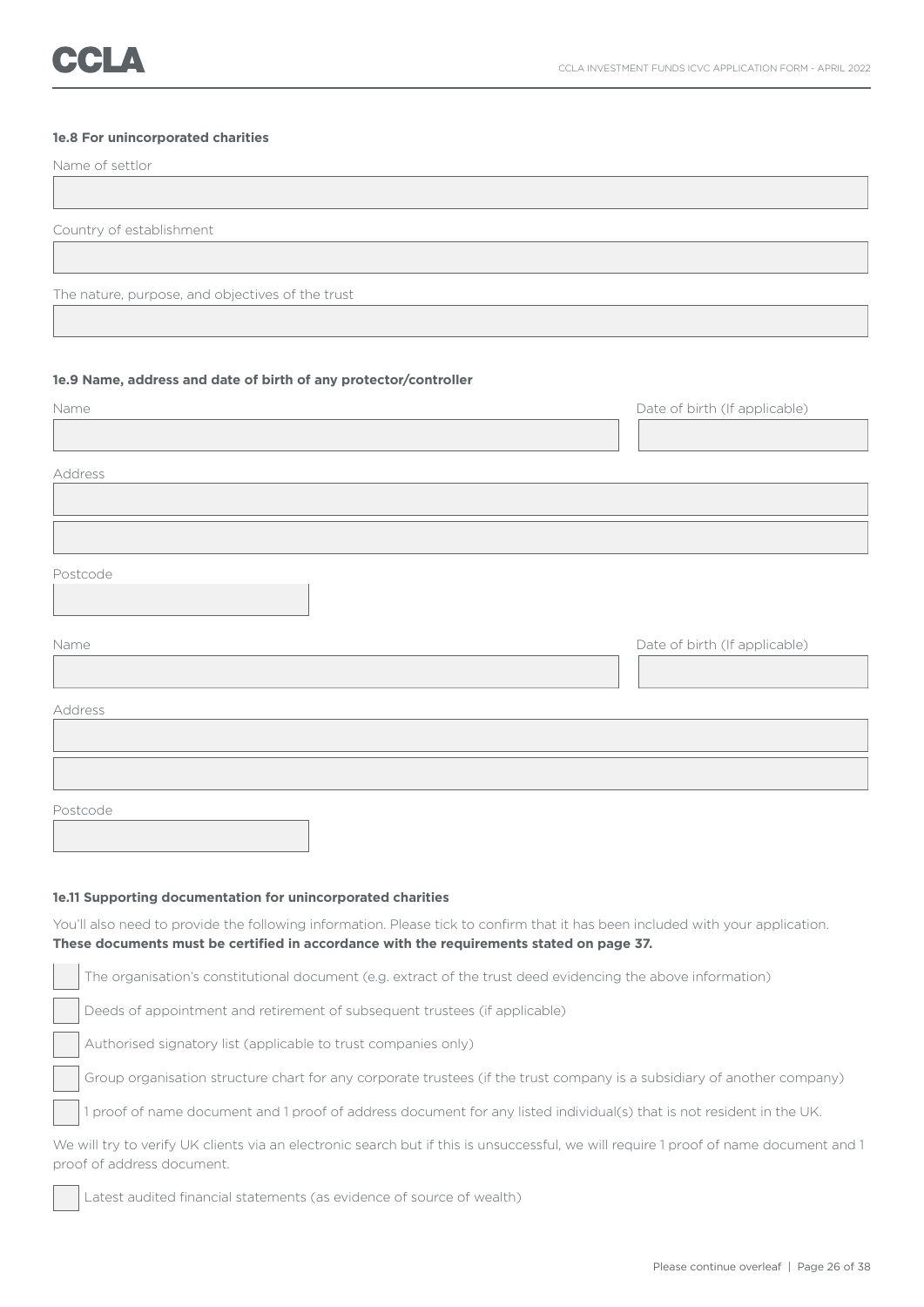### **1f Clubs and Societies**

### **1f.1 Investor information**

Name of club/society

Registered address

Postcode

Correspondent name

Correspondence address (if different)

Postcode

Email address for correspondence

Telephone

Account designation if required (max 15 characters)

Legal status of the club or society

Purpose of the club or society

### **1f.2 Name, address and date of birth for all officers**

Name Date of birth (If applicable) Address

Postcode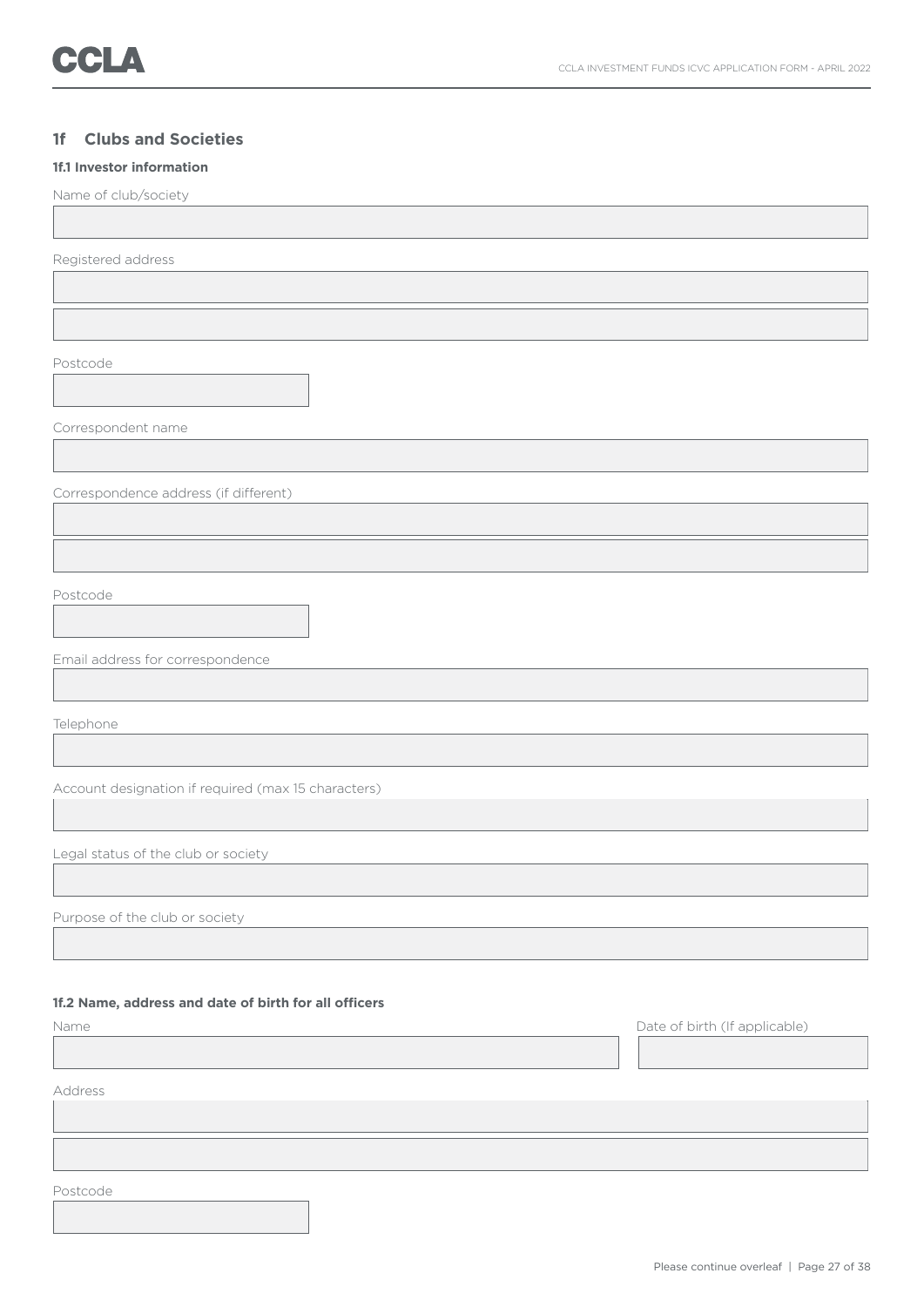| Name     | Date of birth (If applicable) |
|----------|-------------------------------|
|          |                               |
| Address  |                               |
|          |                               |
|          |                               |
| Postcode |                               |
|          |                               |
| Name     | Date of birth (If applicable) |
|          |                               |
| Address  |                               |
|          |                               |
|          |                               |
| Postcode |                               |
|          |                               |
| Name     | Date of birth (If applicable) |
|          |                               |
| Address  |                               |
|          |                               |
|          |                               |
| Postcode |                               |

### **1f.3 Supporting documentation**

You'll also need to provide the following information. Please tick to confirm that it has been included with your application. **These documents must be certified in accordance with the requirements stated on page 37.**

Extract of constitutional document evidencing the above information

Authorised signatory list (if applicable)

1 proof of name document and 1 proof of address document for any listed individual(s) that is not resident in the UK.

We will try to verify UK clients via an electronic search but if this is unsuccessful, we will require 1 proof of name document and 1 proof of address document

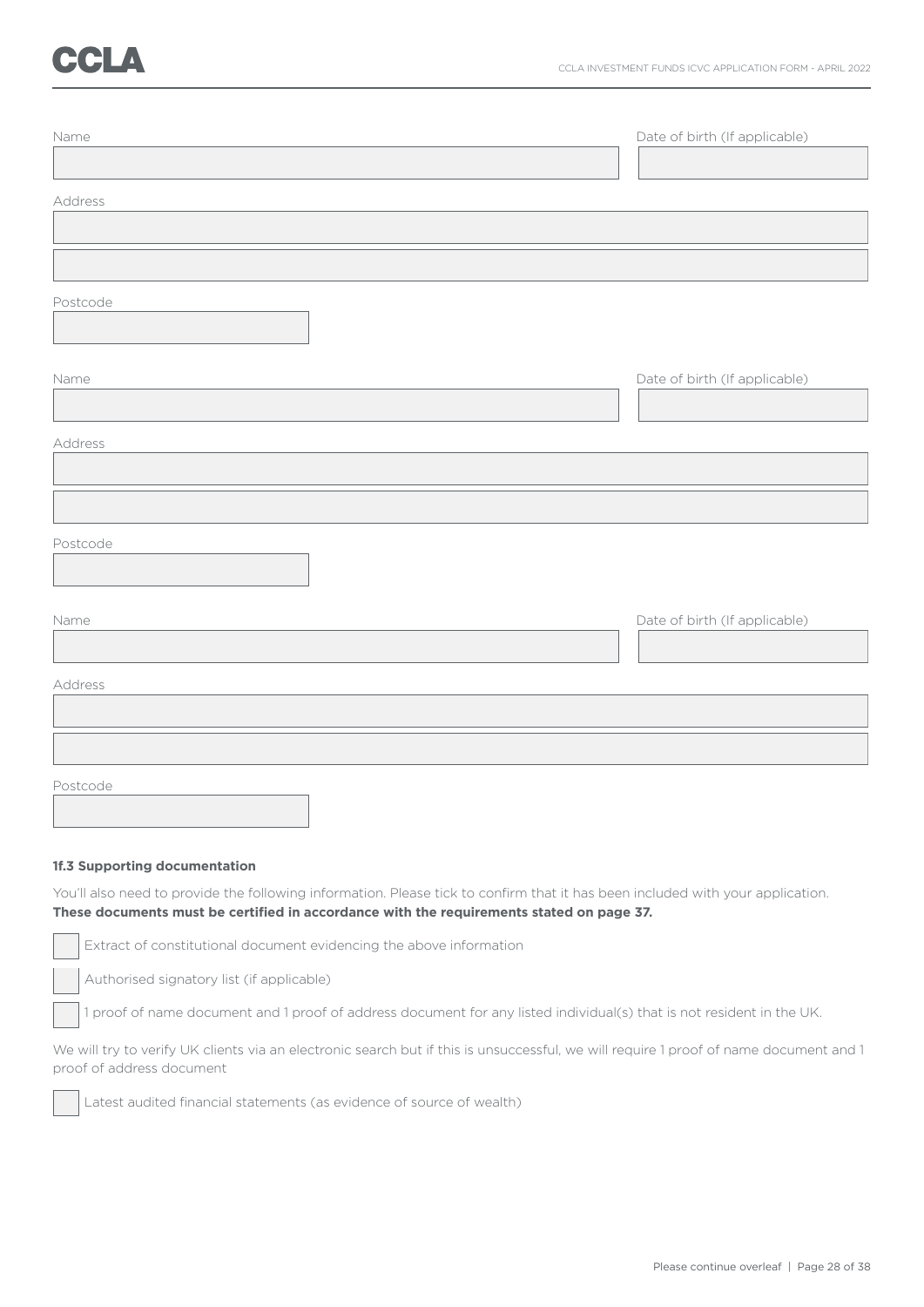**Please use this section to add further details pertaining to the application / investment which may assist.**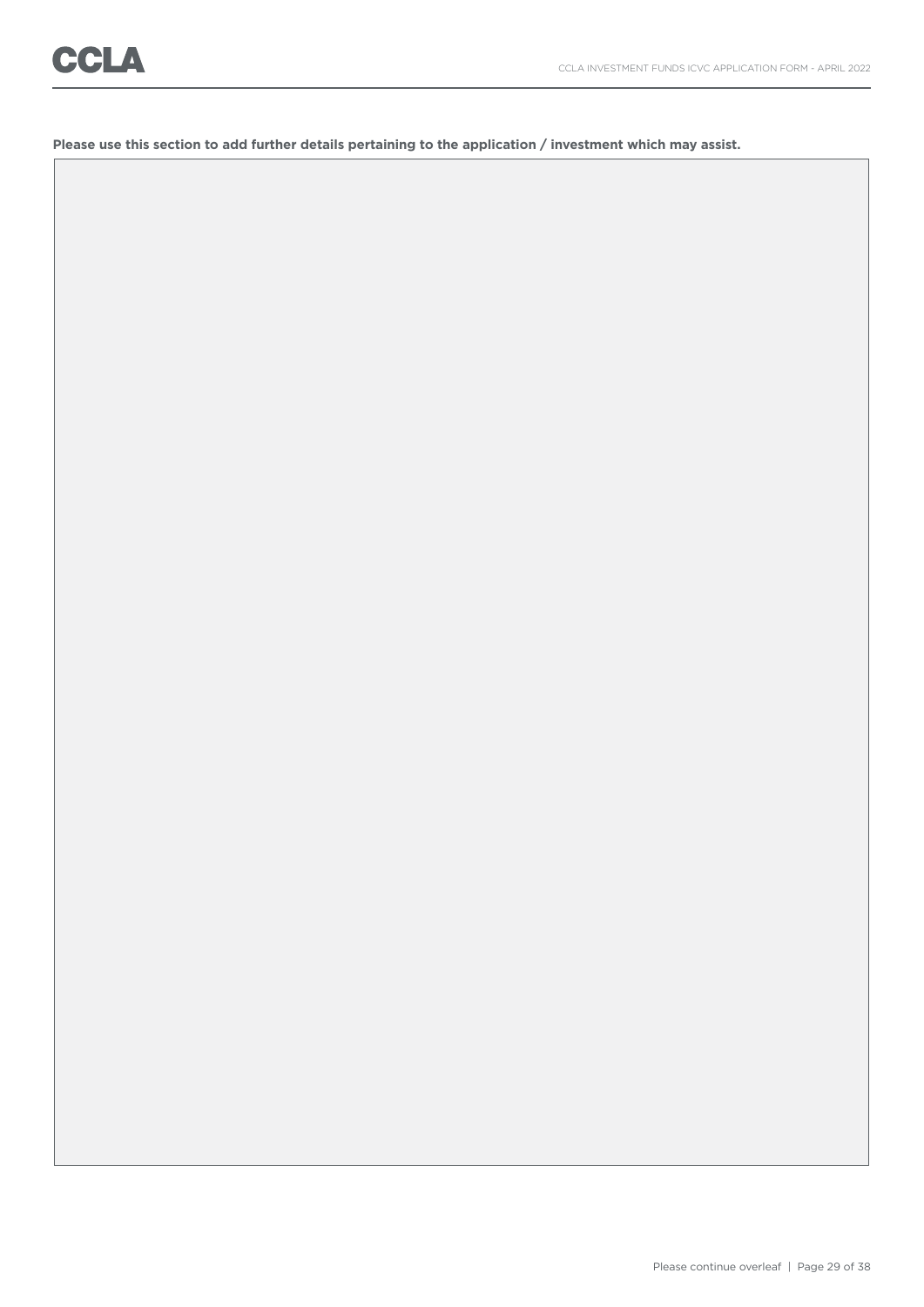## **Section 2: Investment information**

To buy shares in a sub-fund of the CCLA Investment Funds ICVC, please complete the 'Form to buy shares in the CCLA Investment Funds ICVC' once your account has been set up. This form is available from our Client Services Team on 0800 022 3505 or clientservices@ccla.co.uk

| 2.1           | Please tick which Sub-Fund and Share Class you wish to open an account in:                                           |  |  |  |  |
|---------------|----------------------------------------------------------------------------------------------------------------------|--|--|--|--|
|               | CCLA Better World Global Equity Fund                                                                                 |  |  |  |  |
|               | C Accumulation (minimum initial investment: £1,000)                                                                  |  |  |  |  |
|               | C Income (minimum initial investment: £1,000)                                                                        |  |  |  |  |
|               | I Accumulation (minimum initial investment: £20,000,000)                                                             |  |  |  |  |
|               | I Income (minimum initial investment: £20,000,000)                                                                   |  |  |  |  |
|               | 2.2 Please indicate the approximate investment value                                                                 |  |  |  |  |
|               |                                                                                                                      |  |  |  |  |
| 2.3           | Please specify the reason for this investment (you may be required to provide further evidence of this upon request) |  |  |  |  |
|               |                                                                                                                      |  |  |  |  |
| $2.4^{\circ}$ | Please specify where the funds for this investment come from                                                         |  |  |  |  |
|               |                                                                                                                      |  |  |  |  |
| 2.5           | Intended frequency of transactions                                                                                   |  |  |  |  |
|               | Monthly                                                                                                              |  |  |  |  |
|               | Quarterly                                                                                                            |  |  |  |  |
|               | Annually                                                                                                             |  |  |  |  |
|               | Other (please state)                                                                                                 |  |  |  |  |
|               |                                                                                                                      |  |  |  |  |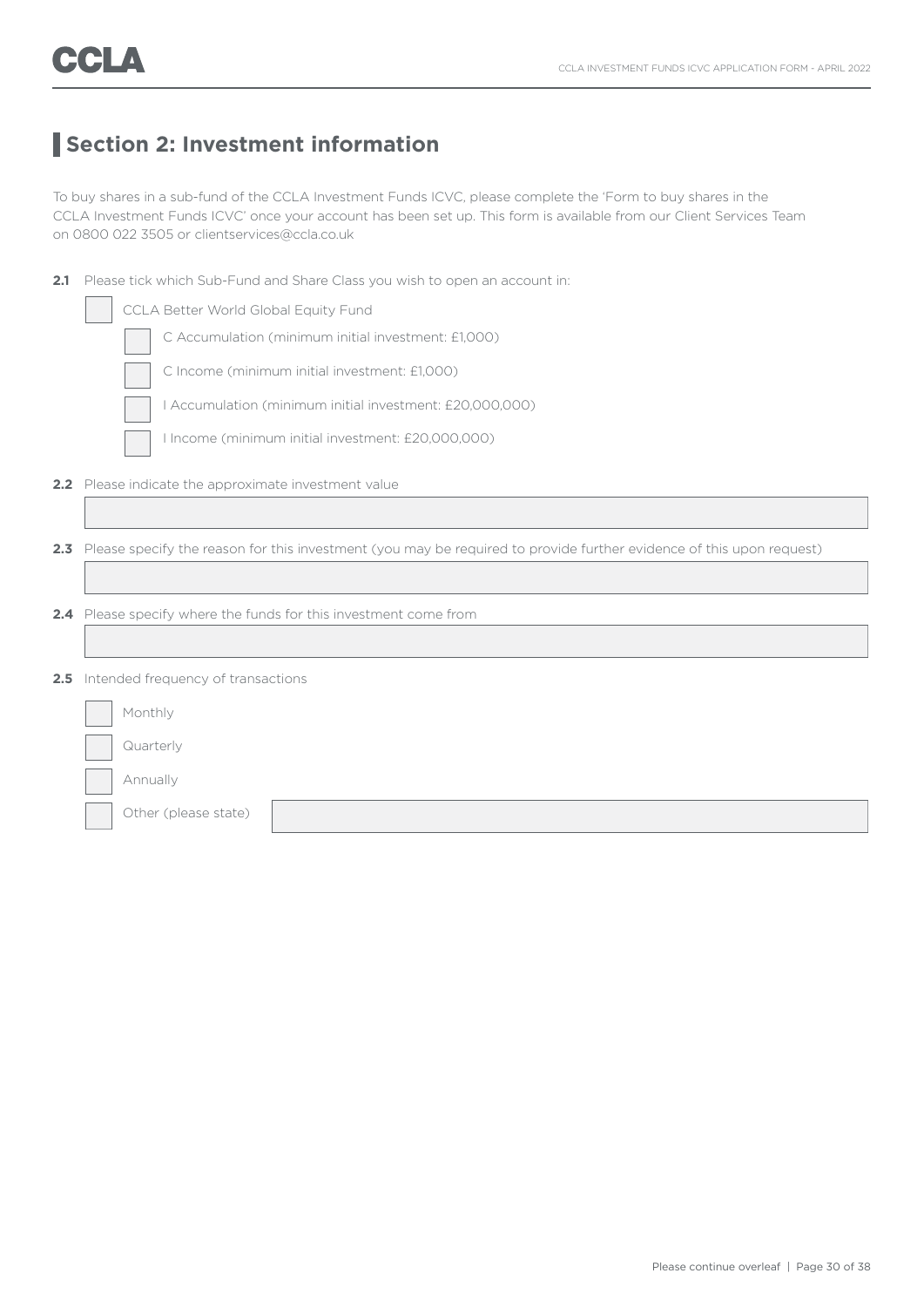### **Section 3: Nominated Bank or Building Society Account Details for all redemptions and the payment of income on Income Shares only.**

Account Name

Account Number Sort/Swift code:

IBAN Number

Bank Name

**Please note that income (where applicable) and redemption payments will only be sent to this bank account. No third party payments will be allowed. No dividends are paid on accumulation shares.**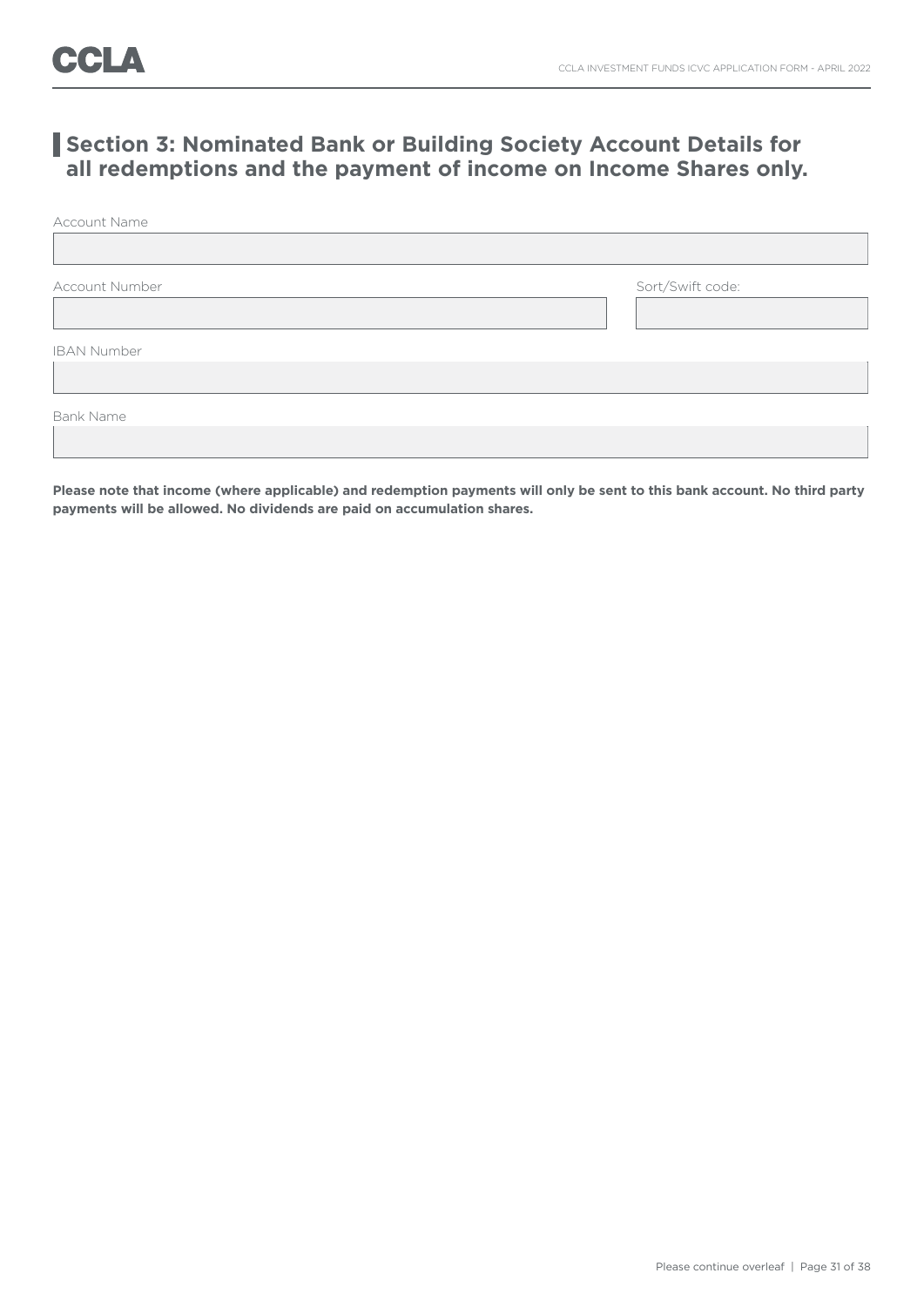### **Section 4: Declaration**

### **The ACD reserves the right to request additional identification verification or supporting documentation to the satisfaction of the ACD and will use proprietary database searches in support of that process.**

The ACD would prefer to contact you electronically. Please tick this box if you want to be contacted in this way.

### **Warning: Your capital is at risk, you could lose some or all of your investment**

### **Please tick here to confirm that:**

| Nou have NOT received advice from a Financial Adviser to make your proposed investment in the Sub-Fund. |
|---------------------------------------------------------------------------------------------------------|
|---------------------------------------------------------------------------------------------------------|

All the information that you have provided in relation to this investment is accurate.

 I/We consent to the ACD carrying out electronic verification of identity checks and that I/We will provide any further information to the ACD on request where it reasonably needs this to comply with its regulatory obligations.

 I/We acknowledge that I/we may request the latest Managers' Report and Prospectus, and that these are available from the ACD's website and offices.

 I/We understand that any monies held as client money on my/our behalf will be held in a client money account which is a non-interest bearing account.

 I/We give permission for client money held on my/our behalf to be transferred to another provider, should the ACD become insolvent.

 I am/We are not (a) US Person(s) nor am I/are we applying for shares on behalf of (a) US Person(s) nor am I/are we applying for shares in order to further offer, sell or transfer such shares directly or indirectly to (a) US Person(s), (a 'US Person' is a national, citizen or resident of the United States of America or a corporation or partnership organised under the laws of the United States of America or having a principal place of business in the United States of America).

 If my/our underlying Investor status as a non-US person should change, I/we will immediately inform you. In such event, I/we agree that the ACD shall be entitled to (but shall not be obligated to) repurchase, or to require to us to sell our shares to a person designated by the ACD.

 I/We confirm that I/we are the only beneficial owner(s) of this investment OR I/we confirm that all beneficial owners and are known to me/us and I/we undertake to make those named above aware that they may be subjected to the anti-money laundering verifications as required by the ACD.

 I/We confirm that all beneficial owners are known to me/us and I/we confirm that those named above have agreed to their personal data being provided in this application, are aware that their personal data will be processed by the ACD, and have been provided with a copy of the CCLA privacy policy describing how and why my/our personal data will be processed by the ACD in connection with my/our investment.

I/We confirm that as Trustee(s) I/we have suitable investment powers to make investments.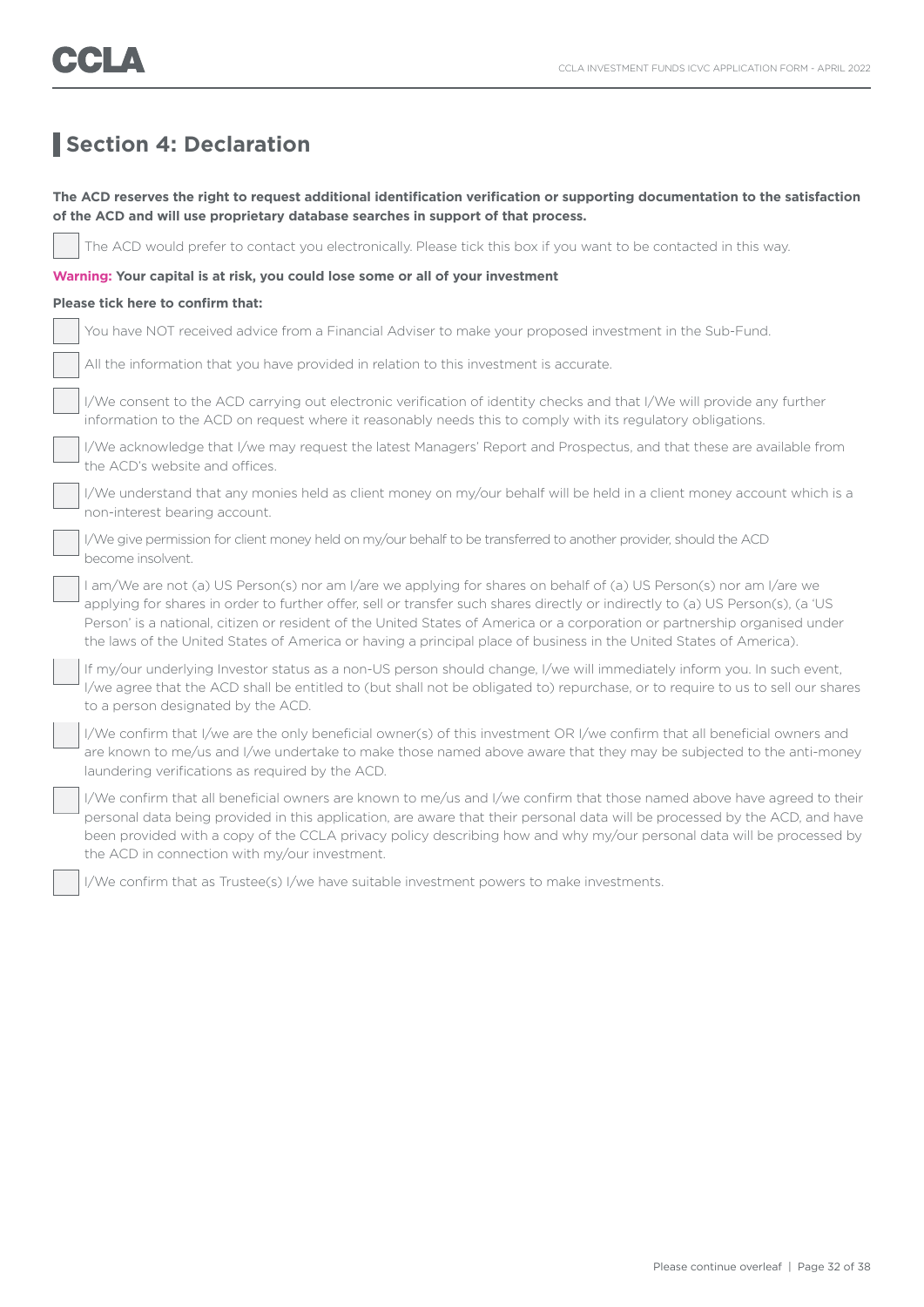### **Please sign that you agree to the declaration and important information.**

| Signature           | Print name    | Date      |
|---------------------|---------------|-----------|
|                     |               |           |
|                     | Date of Birth | Position* |
|                     |               |           |
| Residential Address |               |           |
|                     |               |           |
|                     |               |           |
|                     |               |           |
| Signature           | Print name    | Date      |
|                     |               |           |
|                     | Date of Birth | Position* |
|                     |               |           |
| Residential Address |               |           |
|                     |               |           |
|                     |               |           |
|                     |               |           |
| Signature           | Print name    | Date      |
|                     |               |           |
|                     | Date of Birth | Position* |
|                     |               |           |
| Residential Address |               |           |
|                     |               |           |
|                     |               |           |
|                     |               |           |
| Signature           | Print name    | Date      |
|                     |               |           |
|                     | Date of Birth | Position* |
|                     |               |           |
| Residential Address |               |           |
|                     |               |           |
|                     |               |           |

\* Must be on the authorised signatory list.

It may be necessary to do anti-money laundering checks on any other parties signing the application form.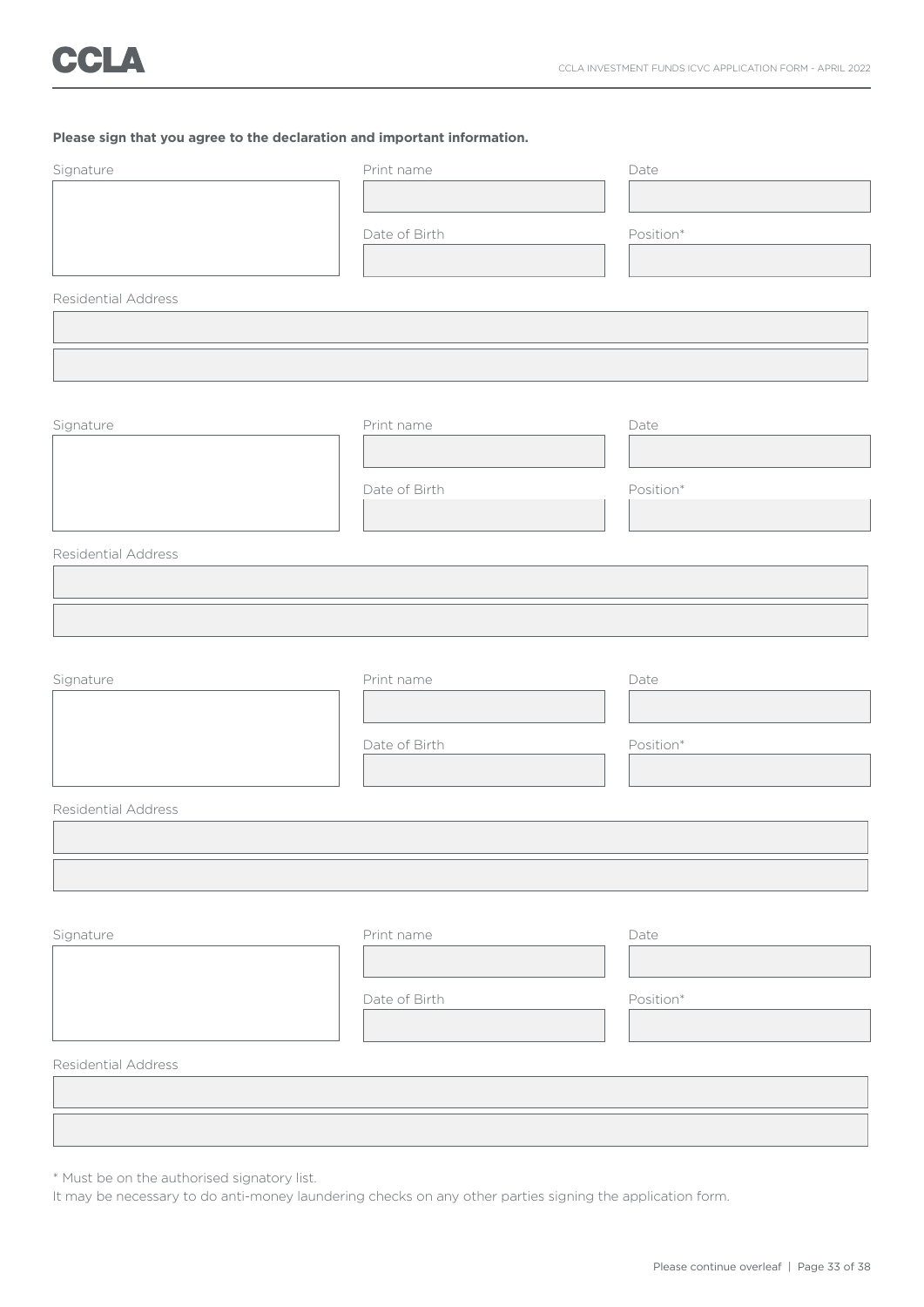### **Section 5: FATCA and CRS Provisions Notes**

### **FATCA**

The US Foreign Account Tax Compliance Act (FATCA) was implemented to enable the Internal Revenue Service to combat US tax evasion. It requires "foreign financial institutions" (such as the Company) to report on US investors. Failure to comply (or be deemed compliant) with these requirements may mean that foreign financial institutions are subject to US withholding taxes on certain US sourced income and gains. Under an intergovernmental agreement between the US and the United Kingdom, the Company may be deemed compliant if it identifies and reports US taxpayer information directly to Her Majesty's Revenue and Customs (HMRC).

Similar reporting requirements may also apply to the Company in respect of any Shareholders who are not solely UK tax

resident following laws enacted to implement the OECD Common Reporting Standard for Automatic Exchange of Financial Account Information (CRS).

Accordingly, Shareholders should note that:

- they may be asked to provide additional information (including information regarding their tax residence) to the ACD to enable the Company to satisfy these obligations;
- the ACD may be required to report these details to HMRC; and
- HMRC may subsequently exchange this information with other governments or tax authorities in other jurisdictions.

Institutional Shareholders may be required to provide a Global Intermediary Identification Number (GIIN). Failure to provide the requested information may subject a Shareholder to liability for any resulting US withholding taxes, US tax information reporting and/or mandatory redemption, transfer or other termination of the Shareholder's interest in its Shares. The GIIN for the PSDF is available on request.

By signing the application form to subscribe for Shares, each Shareholder agrees and acknowledges that, in certain circumstances, the ACD will be obliged to share this information with UK tax authorities, who may pass it on to other tax authorities. Shareholders are encouraged to consult with their own tax advisors regarding the possible implications of FATCA or CRS on their interest in the Company.

### **Entity Self-Certification**

Tax Regulations<sup>1</sup> require us to collect certain information about each investor's tax residency and tax classifications. In certain circumstances (including if we do not receive a valid self-certification from you) we may be obliged to share information on your account with HMRC.

Please complete all sections below as directed. If you have any questions about your organisation's classifications, please refer to the instructions overleaf for key definitions or contact your tax advisor. Should any information provided change in the future, please ensure that we are advised promptly.

### **Tax residency**

If your organisation has more than one country of tax residency, please complete one self-certification form for each country.

| 5.1 | Please state the country in which your organisation is resident for tax purposes                        |  |  |
|-----|---------------------------------------------------------------------------------------------------------|--|--|
|     |                                                                                                         |  |  |
|     |                                                                                                         |  |  |
|     | <b>5.2</b> Please provide us with your organisation's Tax Reference Number                              |  |  |
|     |                                                                                                         |  |  |
|     |                                                                                                         |  |  |
| 5.3 | Please tick this box if the organisation is not a Specified Person2 in the country stated in 5.1 above. |  |  |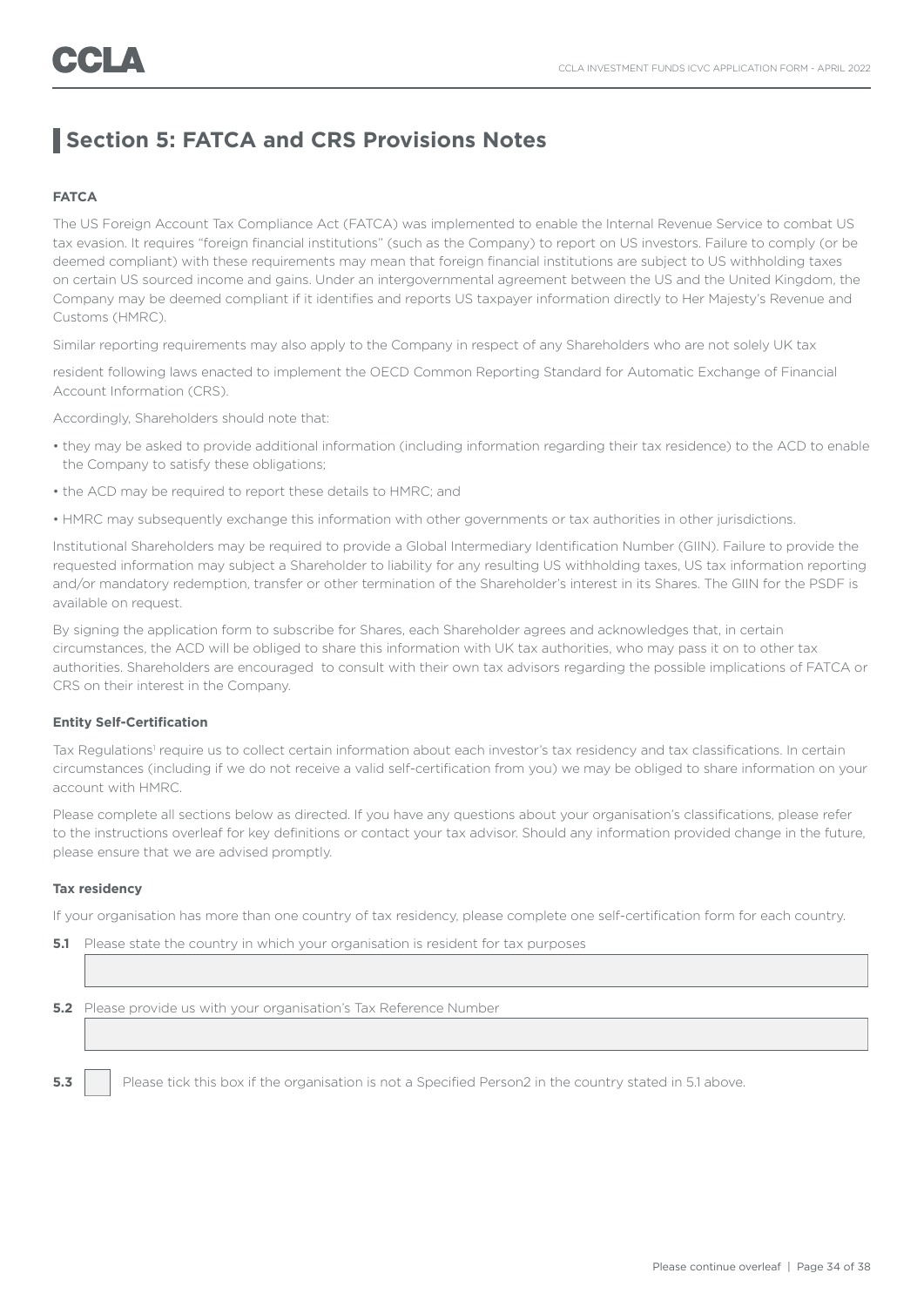### **Organisation's classification under applicable tax regulations1**

Please tick one box only in section 5.4, with reference to the tax residency stated in 5.1.

| 5.4           | Classification                                                                                                                                                                                   |
|---------------|--------------------------------------------------------------------------------------------------------------------------------------------------------------------------------------------------|
|               | UK Financial Institution or a Partner Jurisdiction Financial Institution 4                                                                                                                       |
|               | Participating Foreign Financial Institution 4                                                                                                                                                    |
|               | Non-Participating Foreign Financial Institution 4                                                                                                                                                |
|               | Financial Institution resident in the USA or in a US Territory 4                                                                                                                                 |
|               | Deemed Compliant Foreign Financial Institution (besides those listed above) 4                                                                                                                    |
|               | Exempt Beneficial Owner 5                                                                                                                                                                        |
|               | Active Non-Financial Entity 6                                                                                                                                                                    |
|               | Passive Non-Financial Entity 8                                                                                                                                                                   |
| $5.5^{\circ}$ | A Passive Non-Financial Entity will be required to submit individual tax residence self-certifications for each of its<br>Controlling Persons 9 if your organisation is a financial institution. |
|               | Please tick this box if it is an Investment Entity10                                                                                                                                             |
| 5.6           | An Investment Entity will be required to submit individual tax residence self-certifications for each of its Controlling Persons.                                                                |

**5.7** Please provide your organisation's Global Intermediary Identification Number ('GIIN')

### **Declaration**

I declare that the information provided on this form is to the best of my knowledge and belief, accurate and complete. I agree to notify the ACD immediately in the event the information in the self-certification changes.

Signed by (please print name)

On behalf of (organisation name)

Position (in organistion)

Signature Date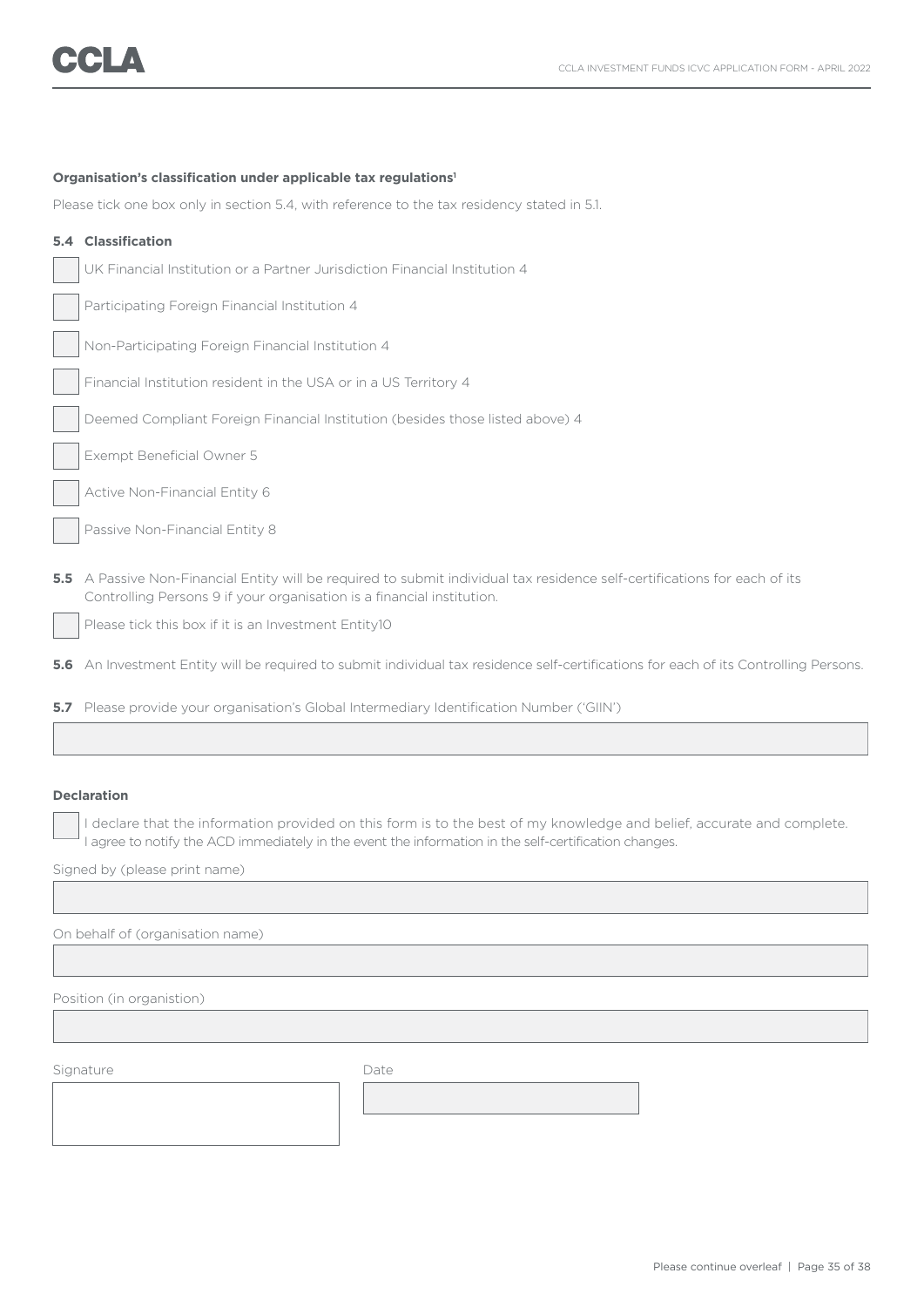### **Section 6: Email instructions authority**

Instructions on a CCLA form, sent by email to us as a PDF, and signed in accordance by the required signatories, can be accepted if we have the relevant email instructions authority.

Please complete this section if you would like us to accept instructions by email.

**Important information: A PDF version of a CCLA form attached to your email is your instruction to us and should be sent to investorqueries@fnztaservices.com. Do not send the original documentation in the post and do not resend the email and/or the attachment as your instruction may be processed again. This mailbox will automatically upload the PDF for processing so any additional information contained in the body of the email will not be seen. If you have any additional information about the instruction, please send your email and PDF to clientservices@ccla.co.uk.**

### **Authority to accept email instructions**

In consideration of the ACD agreeing to accept from us, notwithstanding the terms of the relevant mandate, from time to time instructions purporting to come from us in the form of email instructions in relation to our account(s), we confirm and accept that the ACD does not accept responsibility for, and we will not seek to hold the ACD liable for any actions, proceedings, claims, losses, damage, costs and expenses that may be suffered or incurred as a result of the ACD accepting, or acting upon, instructions that the ACD reasonably believes have come from us, or have been given on our behalf. We accept responsibility for any losses or costs that might be incurred as a result of the cancellation of any purchase or sale of units carried out as a result of the ACD accepting, or acting upon, instructions that the ACD reasonably believes have come from us or have been given on our behalf.

### **Authorisation**

| Signatory name |                   |  |  |  |  |
|----------------|-------------------|--|--|--|--|
|                |                   |  |  |  |  |
| Signature      | Date (dd/mm/yyyy) |  |  |  |  |
| Signatory name |                   |  |  |  |  |
| Signature      | Date (dd/mm/yyyy) |  |  |  |  |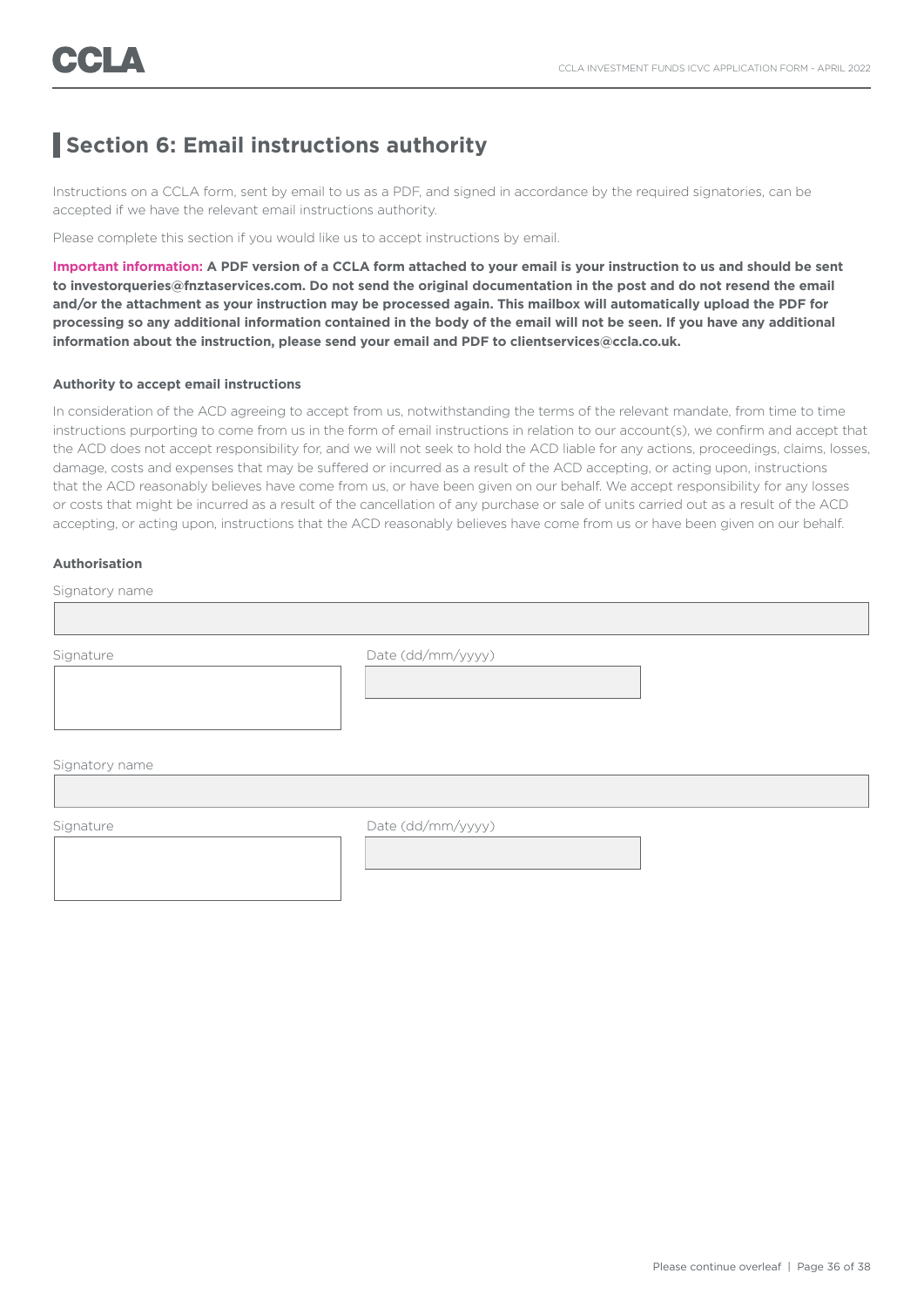### **Important information:**

### **Data Protection Regulation (UK GDPR)**

In accordance with our regulatory obligations, and as set out in our Privacy Notice, information will be retained for a minimum of seven years after the end of our relationship with you.

- As required under UK GDPR, consent must be given before any communication can be sent to your personal email address about services other than those already provided.
- At any time, you can ask for your personal data to be removed from the ACD's databases unless it is required to be retained for legal or regulatory reasons. Please email us at clientservices@ccla.co.uk or telephone us at 0800 022 3505.
- If you change your email address, or any of the other information we hold is inaccurate or out of date, please email us at clientservices@ccla.co.uk.
- You can contact the ACD's office to receive a copy of any of your personal data currently held by us once we have received proof of your identity.
- Any details you give us will be held in accordance with current data protection legislation.
- We will not share your personal data with third parties, unless we have your permission to do so in accordance with your contract with us, or we are required to do so by law.
- We do not sell any personal data held.
- When you give us personal data, we take steps to ensure that it is treated securely. Information you send to us electronically is transmitted over the internet, but this cannot be guaranteed to be 100% secure. As a result, while we strive to protect your personal data, the ACD cannot guarantee the security of any information you transmit to us, and you do so at your own risk. Once we receive your information, we make our best effort to ensure its security on our systems mainly in password accessed databases.
- We do not collect information automatically from our website.
- Personal data will be retained in the ACD's systems which are password protected.

Please see www.ccla.co.uk for details of the ACD's Privacy Notice and full details of the ACD's Data Protection Policy are available on request.

#### **Conflicts of interest**

The ACD operates a Conflicts of Interest Policy to ensure that our clients are treated fairly. Our policy seeks to avoid circumstances which we consider may give rise to potential conflicts of interest and material disadvantage to our clients. The ACD's Conflicts of Interest Policy can be found on its website at www.ccla.co.uk.

#### **Anti-money laundering**

You may be asked to provide documentation to assist the ACD in verifying your identity in accordance with regulatory requirements. This is normally done using electronic means but occasionally extra documents may be required from you to complete this process.

#### **Client categorisation**

In accordance with the FCA Rules, we are required to categorise each of our customers. We have categorised you and will treat you as a retail client unless we agree otherwise. If we have previously categorised you as a professional client or eligible counterparty, then we will continue to treat you in accordance with that previous categorisation, though you may request that we re-categorise you as a retail client.

### **Certification requirements**

Certification of the documents must be carried out by **one** of the following:

- Representative of an FCA or EU equivalent regulated firm (e.g. bank manager)
- Solicitor / Accountant / Notary
- Church Minister
- Director of a VAT registered Charity
- Officer of the British Armed Forces
- Government Department Official